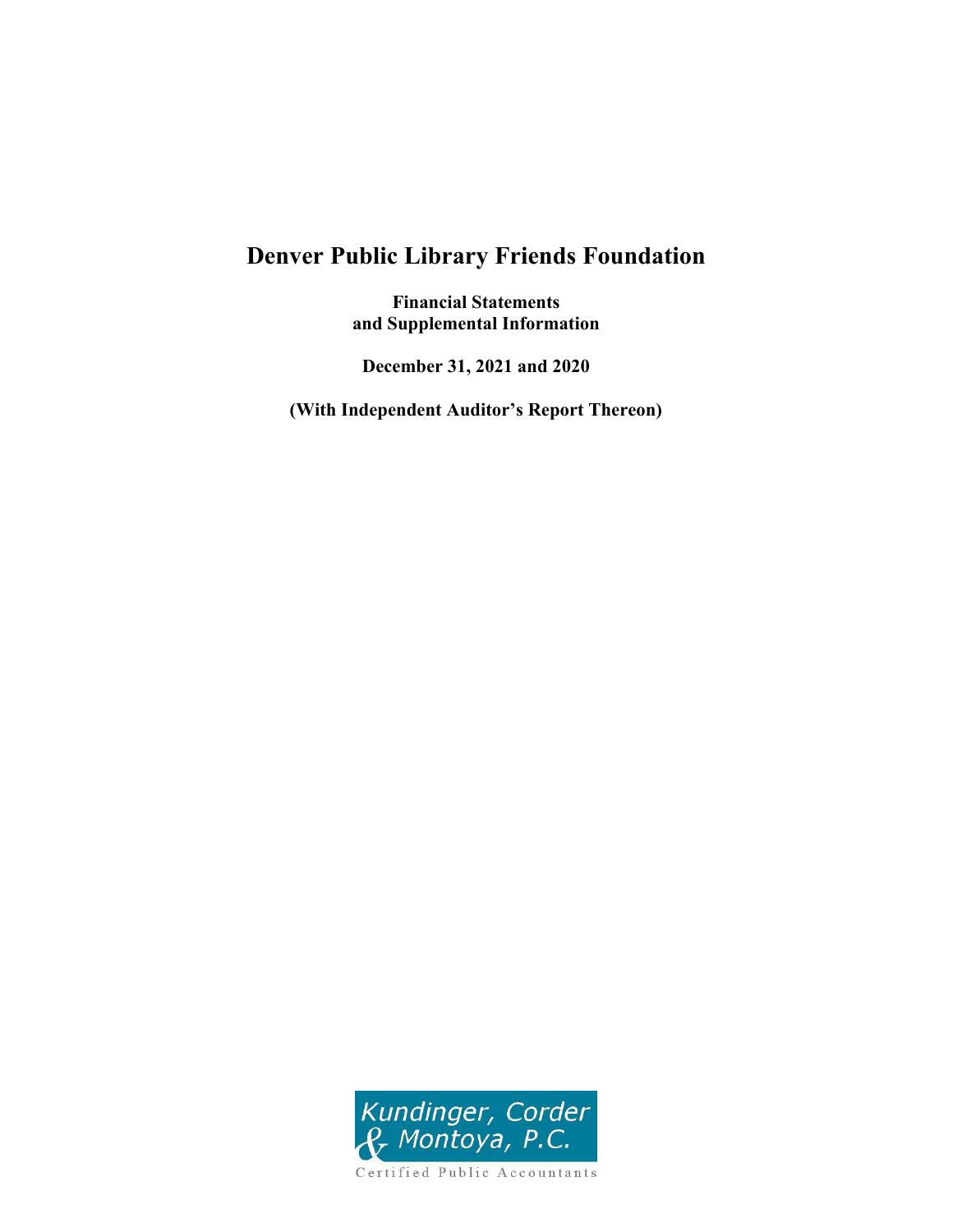

# **Independent Auditor's Report**

# **Board of Directors Denver Public Library Friends Foundation**

#### **Opinion**

We have audited the accompanying financial statements of Denver Public Library Friends Foundation (the Foundation), which comprise the statements of financial position as of December 31, 2021 and 2020, and the related statements of activities, functional expenses, and cash flows for the years then ended, and the related notes to the financial statements.

In our opinion, the financial statements referred to above present fairly, in all material respects, the financial position of Denver Public Library Friends Foundation as of December 31, 2021 and 2020, and the changes in net assets and its cash flows for the years then ended in accordance with accounting principles generally accepted in the United States of America.

#### **Basis for Opinion**

We conducted our audits in accordance with auditing standards generally accepted in the United States of America. Our responsibilities under those standards are further described in the Auditor's Responsibilities for the Audit of the Financial Statements section of our report. We are required to be independent of the Foundation and to meet our other ethical responsibilities in accordance with the relevant ethical requirements relating to our audit. We believe that the audit evidence we have obtained is sufficient and appropriate to provide a basis for our audit opinion.

#### **Responsibilities of Management for the Financial Statements**

Management is responsible for the preparation and fair presentation of the financial statements in accordance with accounting principles generally accepted in the United States of America, and for the design, implementation, and maintenance of internal control relevant to the preparation and fair presentation of financial statements that are free from material misstatement, whether due to fraud or error.

In preparing the financial statements, management is required to evaluate whether there are conditions or events, considered in the aggregate, that raise substantial doubt about the Foundation's ability to continue as a going concern within one year after the date that the financial statements are available to be issued.

#### **Auditor's Responsibilities for the Audit of the Financial Statements**

Our objectives are to obtain reasonable assurance about whether the financial statements as a whole are free from material misstatement, whether due to fraud or error, and to issue an auditor's report that includes our opinion. Reasonable assurance is a high level of assurance but is not absolute assurance and therefore is not a guarantee that an audit conducted in accordance with generally accepted auditing standards will always detect a material misstatement when it exists. The risk of not detecting a material misstatement resulting from fraud is higher than for one resulting from error, as fraud may involve collusion, forgery, intentional omissions, misrepresentations, or the override of internal control. Misstatements, including omissions, are considered material if there is a substantial likelihood that, individually or in the aggregate, they would influence the judgment made by a reasonable user based on the financial statements.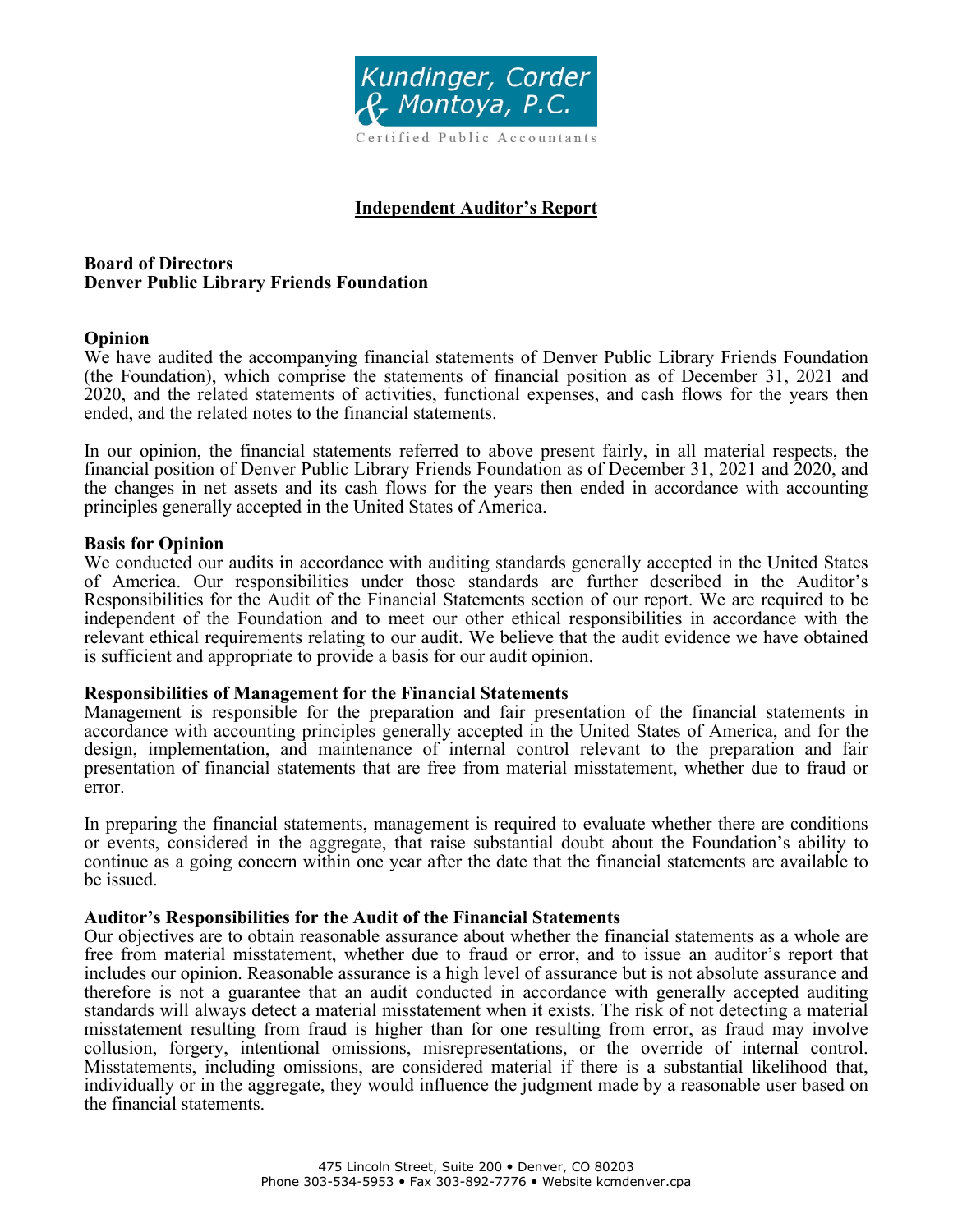# **Board of Directors Denver Public Library Friends Foundation**

In performing an audit in accordance with generally accepted auditing standards, we:

- Exercise professional judgment and maintain professional skepticism throughout the audit.
- Identify and assess the risks of material misstatement of the financial statements, whether due to fraud or error, and design and perform audit procedures responsive to those risks. Such procedures include examining, on a test basis, evidence regarding the amounts and disclosures in the financial statements.
- Obtain an understanding of internal control relevant to the audit in order to design audit procedures that are appropriate in the circumstances, but not for the purpose of expressing an opinion on the effectiveness of the Foundation's internal control. Accordingly, no such opinion is expressed.
- Evaluate the appropriateness of accounting policies used and the reasonableness of significant accounting estimates made by management, as well as evaluate the overall presentation of the financial statements.
- Conclude whether, in our judgment, there are conditions or events, considered in the aggregate, that raise substantial doubt about the Foundation's ability to continue as a going concern for a reasonable period of time.

We are required to communicate with those charged with governance regarding, among other matters, the planned scope and timing of the audit, significant audit findings, and certain internal control related matters that we identified during the audit.

# **Supplementary Information**

Our audits were conducted for the purpose of forming an opinion on the financial statements as a whole. The Schedule of Changes in Net Assets is presented for purposes of additional analysis and is not a required part of the financial statements. Such information is the responsibility of management and was derived from and relates directly to the underlying accounting and other records used to prepare the financial statements. The information has been subjected to the auditing procedures applied in the audit of the financial statements and certain additional procedures, including comparing and reconciling such information directly to the underlying accounting and other records used to prepare the financial statements or to the financial statements themselves, and other additional procedures in accordance with auditing standards generally accepted in the United States of America. In our opinion, the information is fairly stated in all material respects in relation to the financial statements as a whole.

Kundinger, Corder & Montaga, P.C.

April 20, 2022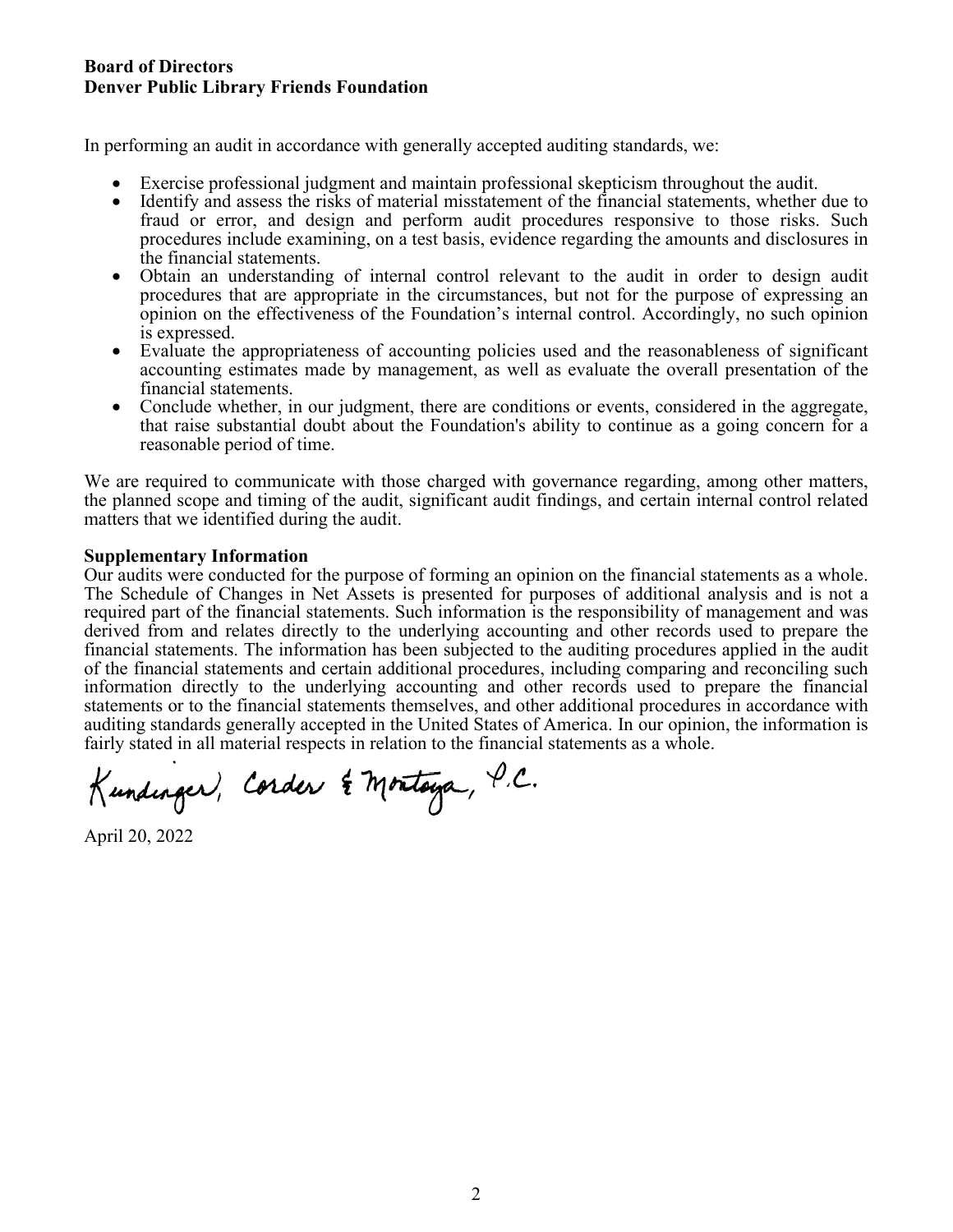# **Denver Public Library Friends Foundation Statements of Financial Position December 31, 2021 and 2020**

|                                                         |              | 2021         | 2020       |
|---------------------------------------------------------|--------------|--------------|------------|
| <b>Assets</b>                                           |              |              |            |
| Cash and cash equivalents (note 3)                      |              |              |            |
| Operating                                               | $\mathbb{S}$ | 833,849      | 667,306    |
| <b>Restricted Funds-DPL</b>                             |              | 490,428      | 401,969    |
| A Story Still to Tell                                   |              | 98,305       | 1,537,557  |
| Contributions receivable and other assets               |              | 642,975      | 27,072     |
| A Story Still to Tell contributions receivable (note 5) |              | 1,878,936    | 2,656,798  |
| Investments (note 4)                                    |              | 10,008,587   | 9,317,189  |
| Equipment, net of accumulated depreciation              |              |              |            |
| of \$44,750 in 2021 and \$44,178 in 2020                |              | 460          | 967        |
| Total assets                                            |              | \$13,953,540 | 14,608,858 |
|                                                         |              |              |            |
| <b>Liabilities and Net Assets</b>                       |              |              |            |
| Accounts payable and accrued expenses                   | $\mathbb{S}$ | 72,429       | 53,333     |
| Paycheck Protection Program loan (note 6)               |              |              | 101,214    |
| Note payable (note 7)                                   |              | 660,000      |            |
| Deferred revenue                                        |              | 15,000       |            |
| <b>Total liabilities</b>                                |              | 747,429      | 154,547    |
| Net assets (notes 8 and 9)                              |              |              |            |
| Net assets without donor restrictions                   |              |              |            |
| Board designated endowment fund                         |              | 1,039,389    | 974,208    |
| Undesignated                                            |              | 942,215      | 686,683    |
| Total net assets without donor restrictions             |              | 1,981,604    | 1,660,891  |
| Net assets with donor restrictions                      |              | 11,224,507   | 12,793,420 |
| Total net assets                                        |              | 13,206,111   | 14,454,311 |
| Commitments (notes 10 and 11)                           |              |              |            |
| Total liabilities and net assets                        |              | 13,953,540   | 14,608,858 |
|                                                         |              |              |            |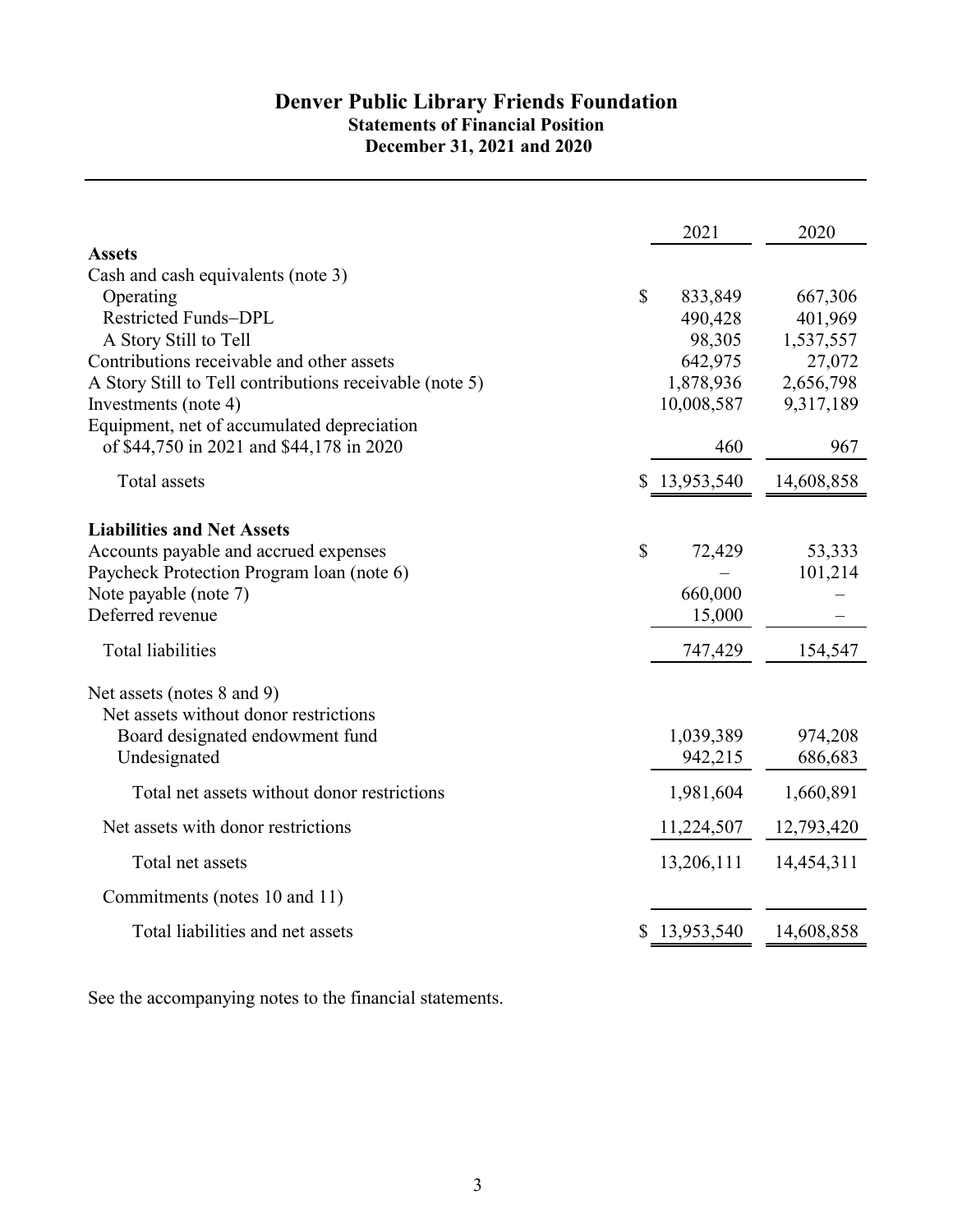# **Statement of Activities Year Ended December 31, 2021 Denver Public Library Friends Foundation**

|                                                | Without         | With         |             |
|------------------------------------------------|-----------------|--------------|-------------|
|                                                | donor           | donor        |             |
|                                                | restrictions    | restrictions | Total       |
| <b>Revenue, Gains and Support</b>              |                 |              |             |
| Contributions, bequests and grants             | \$<br>763,846   | 2,482,927    | 3,246,773   |
| Memberships                                    | 183,272         |              | 183,272     |
| Donated services and facilities                | 73,864          |              | 73,864      |
| Booklovers Ball revenue and support            | 421,978         |              | 421,978     |
| Booklovers Ball direct expenses                | (102, 828)      |              | (102, 828)  |
| Book sales and other fundraising events        | 264,204         |              | 264,204     |
| Direct expenses of book sales and              |                 |              |             |
| other fundraising events                       | (108)           |              | (108)       |
| Investment return (note 4)                     | 120,167         | 865,475      | 985,642     |
| Net assets released from restrictions (note 8) |                 |              |             |
| Restricted transfers to Denver Public Library  | 1,317,315       | (1,317,315)  |             |
| Central Library transfers                      | 3,600,000       | (3,600,000)  |             |
| Total revenue, gains and support               | 6,641,710       | (1,568,913)  | 5,072,797   |
| <b>Expenses</b>                                |                 |              |             |
| Program services                               |                 |              |             |
| Distributions to Denver Public Library         | 1,665,621       |              | 1,665,621   |
| Distributions for Central Library renovations  | 3,635,945       |              | 3,635,945   |
| Bookshop                                       | 155,095         |              | 155,095     |
| Total program services                         | 5,456,661       |              | 5,456,661   |
| Supporting services                            |                 |              |             |
| General and administrative                     | 255,274         |              | 255,274     |
| Fund raising                                   | 609,062         |              | 609,062     |
|                                                |                 |              |             |
| Total supporting services                      | 864,336         |              | 864,336     |
| Total expenses                                 | 6,320,997       |              | 6,320,997   |
| <b>Change in net assets</b>                    | 320,713         | (1,568,913)  | (1,248,200) |
| Net assets at beginning of year                | 1,660,891       | 12,793,420   | 14,454,311  |
| Net assets at end of year                      | \$<br>1,981,604 | 11,224,507   | 13,206,111  |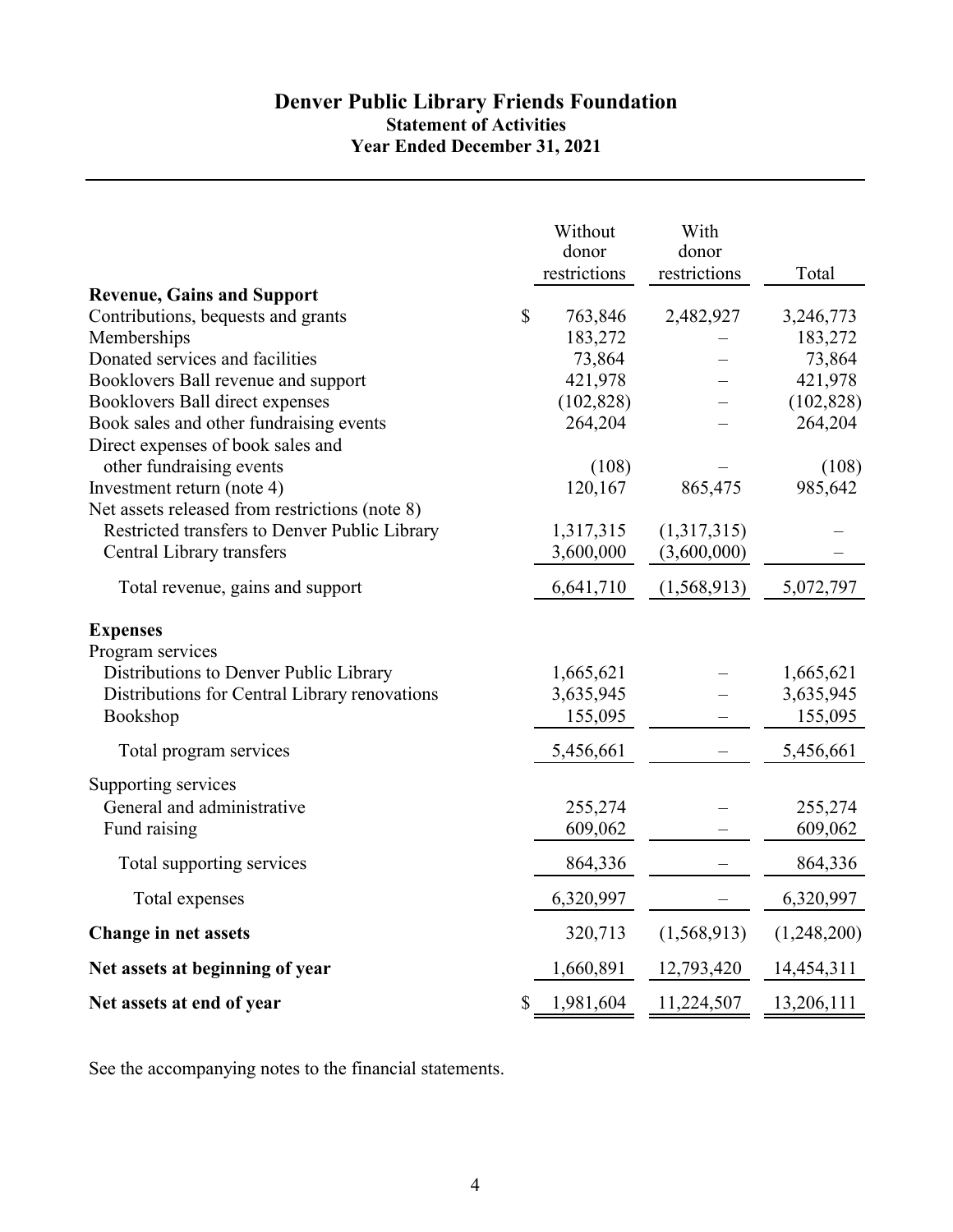# **Denver Public Library Friends Foundation Statement of Activities Year Ended December 31, 2020**

|                                                | Without<br>donor | With<br>donor |            |
|------------------------------------------------|------------------|---------------|------------|
|                                                | restrictions     | restrictions  | Total      |
| <b>Revenue, Gains and Support</b>              |                  |               |            |
| Contributions, bequests and grants             | \$<br>578,496    | 4,800,101     | 5,378,597  |
| Memberships                                    | 164,542          |               | 164,542    |
| Donated services                               | 53,680           |               | 53,680     |
| Booklovers Ball revenue and support            | 275,016          |               | 275,016    |
| Booklovers Ball direct expenses                | (49, 944)        |               | (49, 944)  |
| Book sales and other fundraising events        | 188,151          |               | 188,151    |
| Direct expenses of book sales and              |                  |               |            |
| other fundraising events                       | (48,018)         |               | (48,018)   |
| Investment return (note 4)                     | 33,328           | 921,456       | 954,784    |
| Net assets released from restrictions (note 8) |                  |               |            |
| Restricted transfers to Denver Public Library  | 937,304          | (937, 304)    |            |
| Central Library transfers                      | 389,340          | (389, 340)    |            |
| Total revenue, gains and support               | 2,521,895        | 4,394,913     | 6,916,808  |
| <b>Expenses</b><br>Program services            |                  |               |            |
| Distributions to Denver Public Library         | 1,299,035        |               | 1,299,035  |
| Distributions for Central Library renovations  | 393,153          |               | 393,153    |
| Bookshop                                       | 15,878           |               | 15,878     |
|                                                |                  |               |            |
| Total program services                         | 1,708,066        |               | 1,708,066  |
| Supporting services                            |                  |               |            |
| General and administrative                     | 242,207          |               | 242,207    |
| Fund raising                                   | 570,823          |               | 570,823    |
| Total supporting services                      | 813,030          |               | 813,030    |
| Total expenses                                 | 2,521,096        |               | 2,521,096  |
| <b>Change in net assets</b>                    | 799              | 4,394,913     | 4,395,712  |
| Net assets at beginning of year                | 1,660,092        | 8,398,507     | 10,058,599 |
| Net assets at end of year                      | \$<br>1,660,891  | 12,793,420    | 14,454,311 |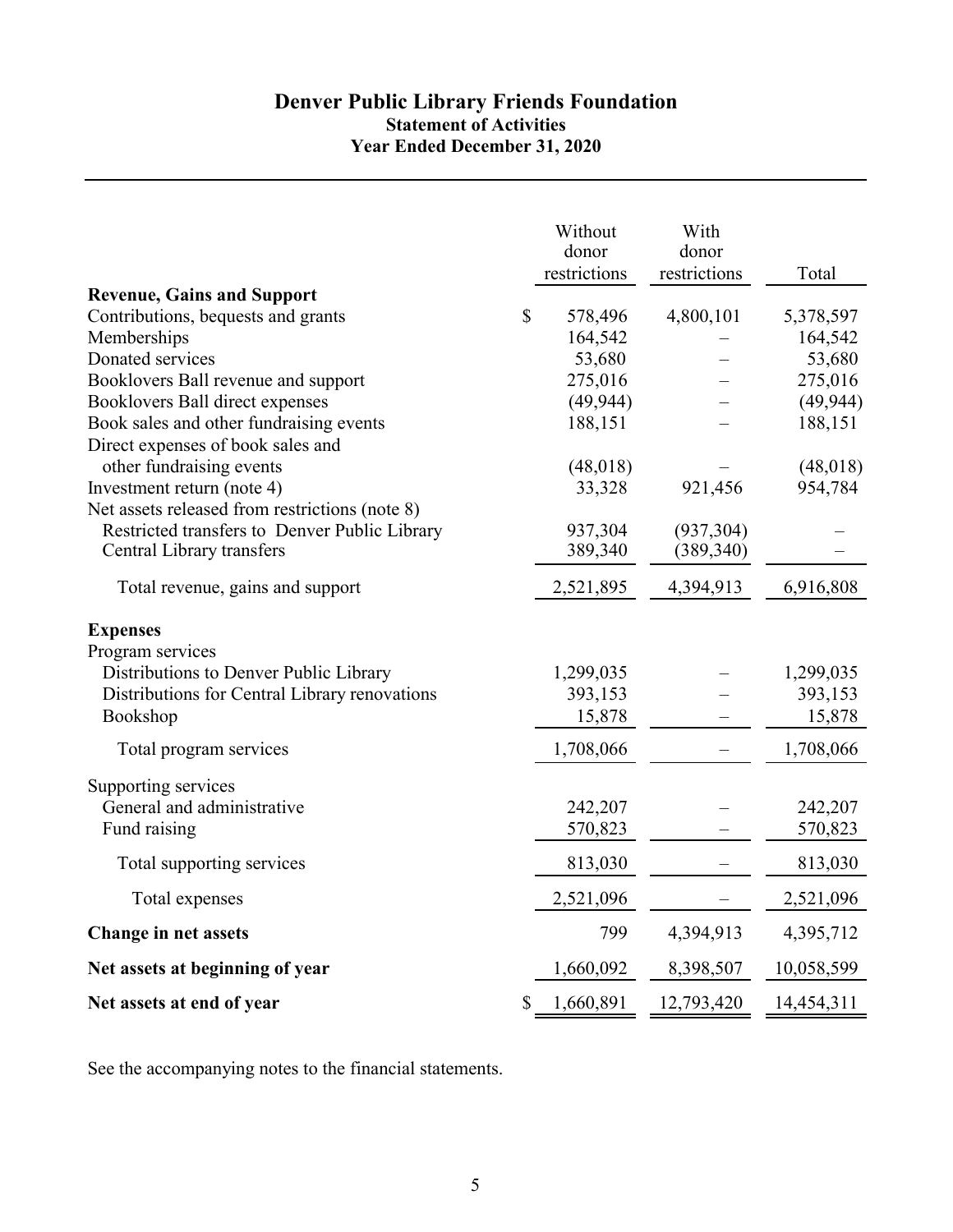# **Denver Public Library Friends Foundation Statement of Functional Expenses Year Ended December 31, 2021**

|                                                                       | Total<br>program<br>services | General<br>and admin-<br>istrative | Fund<br>raising | Total<br>supporting<br>services | Total<br>expenses |
|-----------------------------------------------------------------------|------------------------------|------------------------------------|-----------------|---------------------------------|-------------------|
| Salaries and wages                                                    | $\mathcal{S}$<br>52,761      | 121,884                            | 368,923         | 490,807                         | 543,568           |
| Payroll taxes                                                         | 5,337                        | 9,605                              | 28,722          | 38,327                          | 43,664            |
| <b>Employee benefits</b>                                              | 7,733                        | 17,503                             | 51,314          | 68,817                          | 76,550            |
| Occupancy                                                             | 17,520                       | 4,184                              | 11,816          | 16,000                          | 33,520            |
| Technology/IT                                                         | (22)                         | 1,315                              | 16,103          | 17,418                          | 17,396            |
| Supplies                                                              | 9,151                        | 3,759                              | 4,877           | 8,636                           | 17,787            |
| Advertising and promotion                                             | 359                          | 49,039                             | 62,077          | 111,116                         | 111,475           |
| Postage                                                               | 32,600                       | 1,113                              | 5,683           | 6,796                           | 39,396            |
| Conferences and meetings                                              | 3,276                        | 3,070                              | 11,568          | 14,638                          | 17,914            |
| Travel                                                                |                              | 1,663                              | 1,725           | 3,388                           | 3,388             |
| Professional fees                                                     | 144,392                      | 33,026                             | 14,755          | 47,781                          | 192,173           |
| Special event expenses                                                |                              |                                    | 102,936         | 102,936                         | 102,936           |
| Investment fees                                                       |                              | 69,204                             |                 | 69,204                          | 69,204            |
| Insurance                                                             |                              | 3,212                              |                 | 3,212                           | 3,212             |
| Distributions to the Library                                          | 5,146,931                    |                                    |                 |                                 | 5,146,931         |
| Book shop activities                                                  | 58                           |                                    | 108             | 108                             | 166               |
| Fund raising                                                          |                              |                                    | 2,434           | 2,434                           | 2,434             |
| Depreciation                                                          |                              |                                    | 572             | 572                             | 572               |
| Miscellaneous                                                         | 36,565                       | 5,901                              | 28,385          | 34,286                          | 70,851            |
| Total functional expenses                                             | 5,456,661                    | 324,478                            | 711,998         | 1,036,476                       | 6,493,137         |
| Less expenses included with revenue<br>in the statement of activities |                              |                                    |                 |                                 |                   |
| Special event expenses                                                |                              |                                    | (102, 936)      | (102, 936)                      | (102, 936)        |
| Investment fees                                                       |                              | (69,204)                           |                 | (69,204)                        | (69, 204)         |
| Total expenses                                                        | 5,456,661<br>S               | 255,274                            | 609,062         | 864,336                         | 6,320,997         |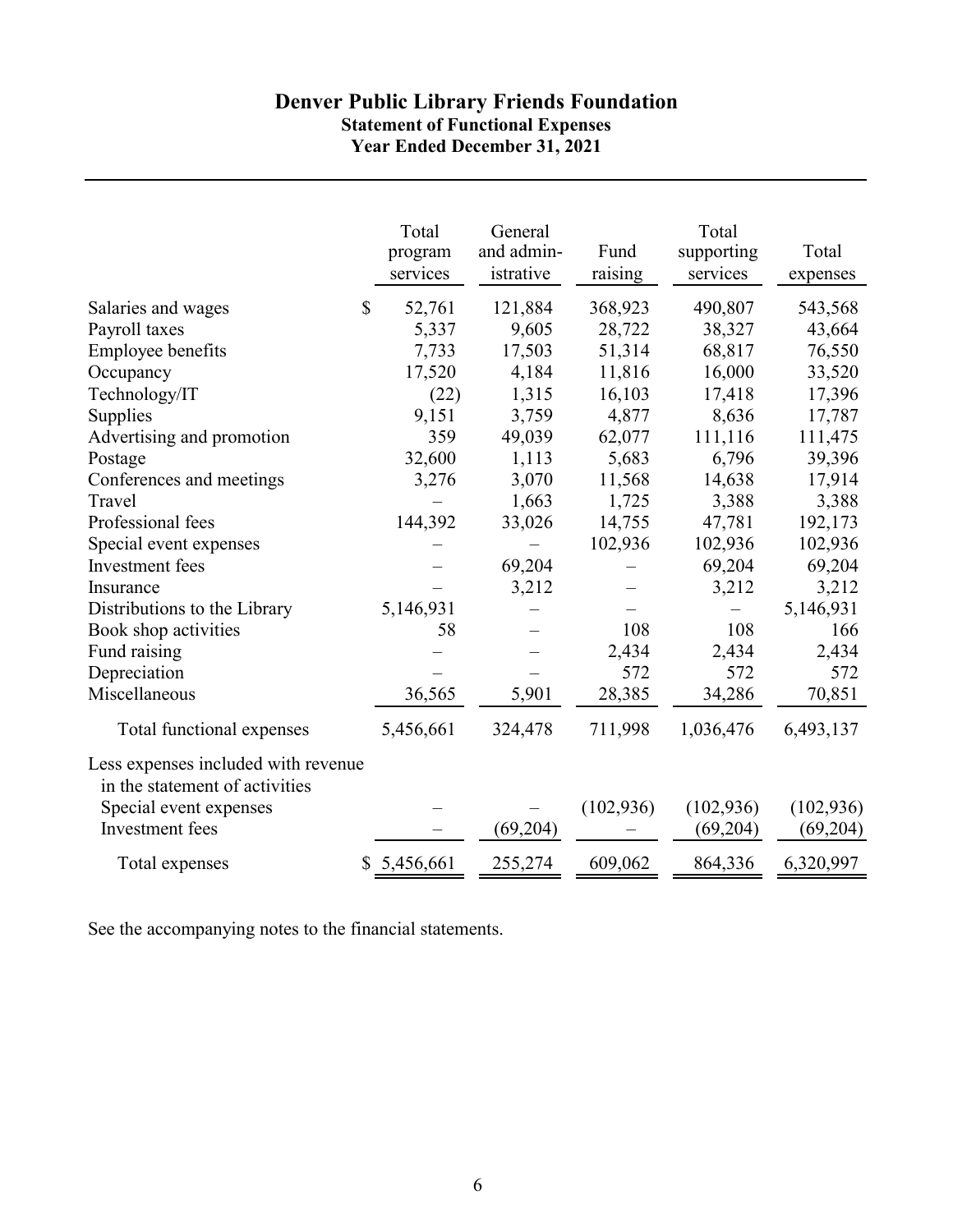# **Denver Public Library Friends Foundation Statement of Functional Expenses Year Ended December 31, 2020**

|                                                                       |              | Total<br>program<br>services | General<br>and admin-<br>istrative | Fund<br>raising | Total<br>supporting<br>services | Total<br>expenses |
|-----------------------------------------------------------------------|--------------|------------------------------|------------------------------------|-----------------|---------------------------------|-------------------|
| Salaries and wages                                                    | $\mathbb{S}$ | 68,824                       | 138,392                            | 330,277         | 468,669                         | 537,493           |
| Payroll taxes                                                         |              | 6,815                        | 9,185                              | 27,236          | 36,421                          | 43,236            |
| <b>Employee benefits</b>                                              |              | 10,435                       | 8,350                              | 51,121          | 59,471                          | 69,906            |
| Occupancy                                                             |              | 17,520                       | 5,858                              | 15,142          | 21,000                          | 38,520            |
| Technology/IT                                                         |              | 25                           | 1,340                              | 14,774          | 16,114                          | 16,139            |
| Supplies                                                              |              | 5,635                        | 3,475                              | 822             | 4,297                           | 9,932             |
| Advertising and promotion                                             |              | 17,187                       | 940                                | 56,923          | 57,863                          | 75,050            |
| Postage                                                               |              | 19,568                       | 811                                | 2,160           | 2,971                           | 22,539            |
| Conferences and meetings                                              |              | 1,041                        | 712                                | 2,446           | 3,158                           | 4,199             |
| Travel                                                                |              |                              | 3,375                              | 2,016           | 5,391                           | 5,391             |
| Professional fees                                                     |              |                              | 62,998                             | 62,400          | 125,398                         | 125,398           |
| Special event expenses                                                |              |                              |                                    | 97,962          | 97,962                          | 97,962            |
| Investment fees                                                       |              |                              | 62,135                             |                 | 62,135                          | 62,135            |
| Insurance                                                             |              |                              | 2,767                              |                 | 2,767                           | 2,767             |
| Distributions to the Library                                          |              | 1,554,071                    |                                    |                 |                                 | 1,554,071         |
| Book shop activities                                                  |              | 6,656                        |                                    |                 |                                 | 6,656             |
| Fund raising                                                          |              |                              |                                    | 4,890           | 4,890                           | 4,890             |
| Depreciation                                                          |              |                              |                                    | 572             | 572                             | 572               |
| Miscellaneous                                                         |              | 289                          | 4,004                              | 44              | 4,048                           | 4,337             |
| Total functional expenses                                             |              | 1,708,066                    | 304,342                            | 668,785         | 973,127                         | 2,681,193         |
| Less expenses included with revenue<br>in the statement of activities |              |                              |                                    |                 |                                 |                   |
| Special event expenses                                                |              |                              |                                    | (97, 962)       | (97, 962)                       | (97, 962)         |
| Investment fees                                                       |              |                              | (62, 135)                          |                 | (62, 135)                       | (62, 135)         |
| Total expenses                                                        | \$           | 1,708,066                    | 242,207                            | 570,823         | 813,030                         | 2,521,096         |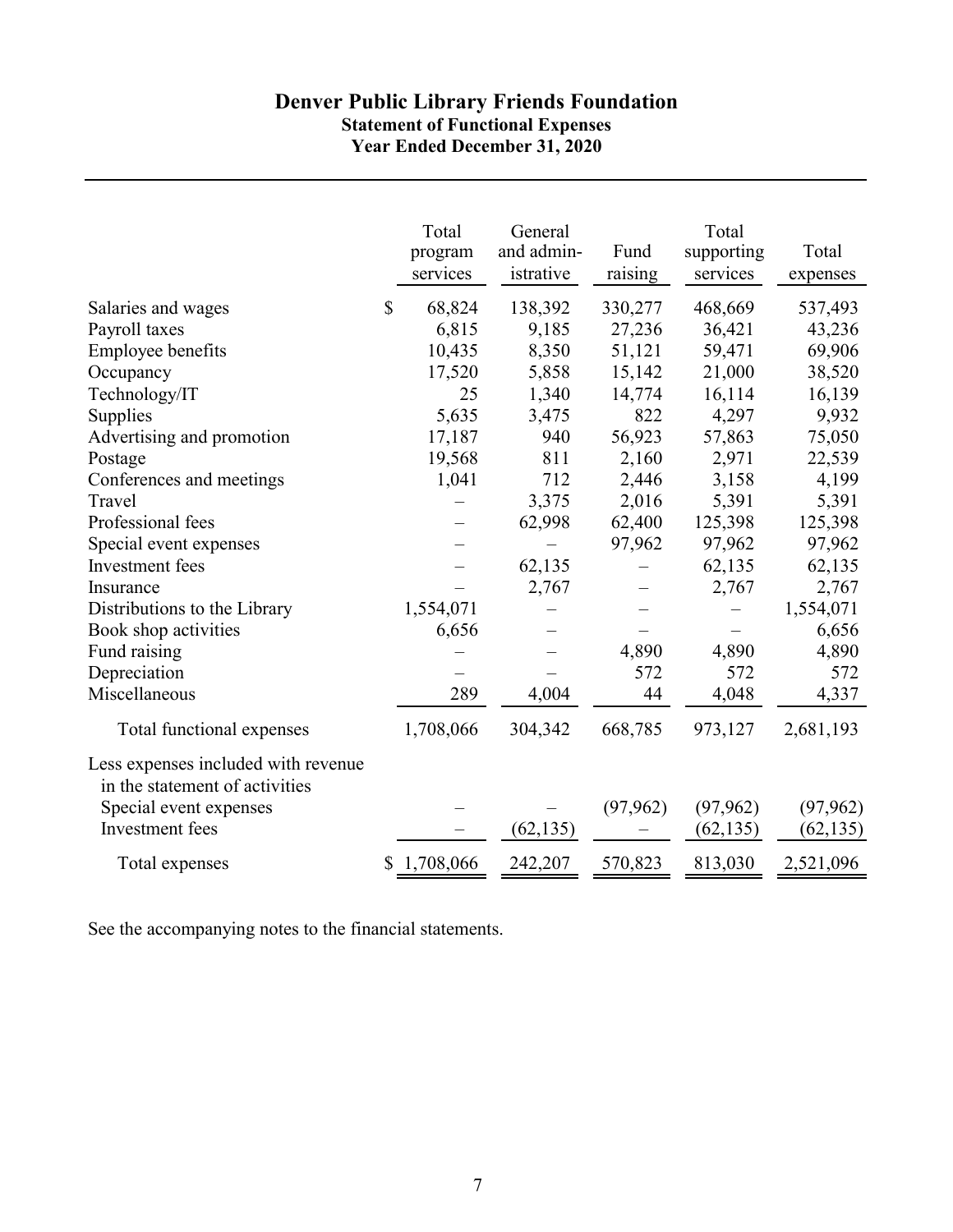# **Denver Public Library Friends Foundation Statements of Cash Flows Years Ended December 31, 2021 and 2020**

|                                                                                                          | 2021                 | 2020                     |
|----------------------------------------------------------------------------------------------------------|----------------------|--------------------------|
| <b>Cash flows from operating activities</b>                                                              |                      |                          |
| Contributions, bequests and grants                                                                       | \$<br>3,915,936      | 2,847,693                |
| Memberships                                                                                              | 183,272              | 164,542                  |
| Gala, book sales and other fundraising events                                                            | 70,279               | 441,943                  |
| Interest and dividend income                                                                             | 176,308              | 181,232                  |
| Distributions to Denver Public Library                                                                   | (5,301,566)          | (1,299,035)              |
| Cash paid to suppliers and employees                                                                     | (1,083,039)          | (1,319,178)              |
| Net cash provided by (used in) operating activities                                                      | (2,038,810)          | 1,017,197                |
| <b>Cash flows of investing activities</b>                                                                |                      |                          |
| Sales of investments                                                                                     | 369,204              | 388,597                  |
| Purchases of investments and reinvested income                                                           | (182,064)            | (182, 375)               |
| Net cash provided by investing activities                                                                | 187,140              | 206,222                  |
| <b>Cash flows from financing activities</b>                                                              |                      |                          |
| Proceeds from Paycheck Protection Program loan                                                           |                      | 101,214                  |
| Proceeds from line of credit                                                                             | 660,000              |                          |
| Payments for purchases of property and equipment                                                         | (65)                 |                          |
| Proceeds from contributions permanently restricted for endowment                                         | 7,485                | 5,366                    |
| Net cash provided by financing activities                                                                | 667,420              | 106,580                  |
| Net increase (decrease) in cash and cash equivalents                                                     | (1,184,250)          | 1,329,999                |
| Cash, cash equivalents, and restricted cash at beginning of year                                         | 2,606,832            | 1,276,833                |
| Cash, cash equivalents, and restricted cash at end of year                                               | 1,422,582            | 2,606,832                |
| Reconciliation of change in net assets to                                                                |                      |                          |
| net cash provided by (used in) operating activities                                                      |                      |                          |
| Change in net assets                                                                                     | \$<br>(1,248,200)    | 4,395,712                |
| Adjustments to reconcile change in net assets                                                            |                      |                          |
| to net cash provided by (used in) operating activities                                                   |                      |                          |
| Net realized and unrealized gains on investments                                                         | (878, 538)           | (835, 687)               |
| Forgiveness of paycheck protection program loan                                                          | (101, 214)           |                          |
| Depreciation                                                                                             | 572                  | 572                      |
| (Increase) decrease in contributions receivable<br>Increase in contributions receivable and other assets | 777,862<br>(615,903) | (2,525,538)<br>(21, 224) |
| Increase in accounts payable and accrued expenses                                                        | 19,096               | 18,728                   |
| (Decrease) increase in deferred revenue                                                                  | 15,000               | (10,000)                 |
| Contributions permanently restricted for endowment                                                       | (7, 485)             | (5,366)                  |
| Net cash provided by (used in) operating activities                                                      | (2,038,810)          | 1,017,197                |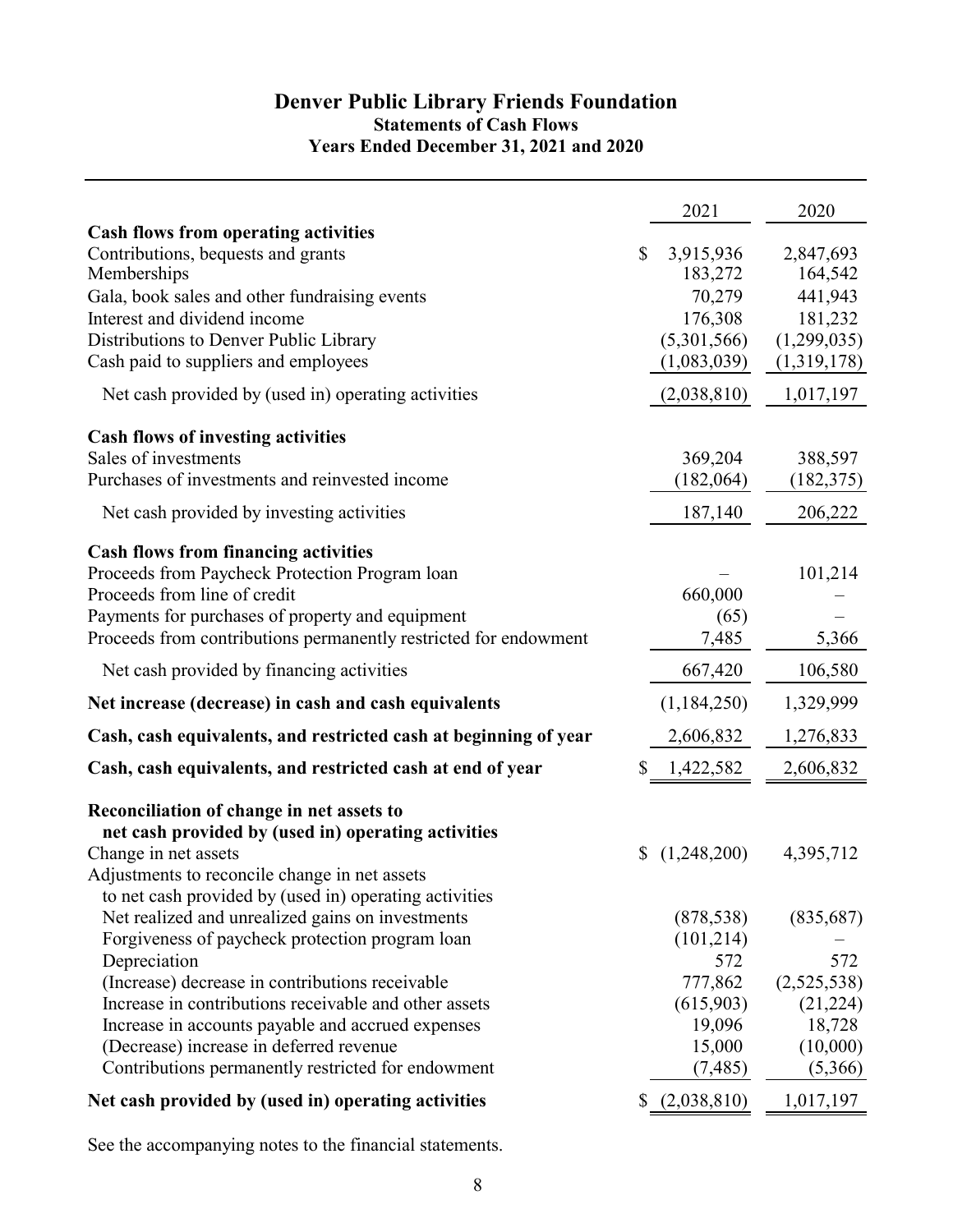# **(1) Summary of Significant Accounting Policies**

#### **(a) Organization**

The Denver Public Library Friends Foundation (the Foundation) was incorporated in 1981 as a result of the merger of the Friends of the Denver Public Library, founded in 1941, and the Denver Public Library Foundation, founded in 1964. The Foundation holds and manages the Denver Public Library's (the Library) private funds and endowments, provides advocacy for the Library, and raises funds to enhance the Library's collection and to support services and programs for adults and children throughout the community of Denver.

#### **(b) Basis of Accounting**

The accompanying financial statements of the Foundation have been prepared on the accrual basis of accounting, and accordingly reflect all significant receivables, payables, and other accrued liabilities.

#### **(c) Financial Statement Presentation**

The Foundation is required to present information regarding its financial position and activities according to the following net asset classifications:

*Net assets without donor restrictions:* Net assets that are not subject to donor-imposed restrictions and may be expensed for any purpose in performing the primary objectives of the Foundation. These net assets may be used at the discretion of the Foundation's management and the board of directors.

*Net assets with donor restrictions:* Net assets subject to stipulations imposed by donors and grantors. Some donor restrictions are temporary in nature; those restrictions will be met by actions of the Foundation or by the passage of time. Other donor restrictions are perpetual in nature, whereby the donor has stipulated the funds be maintained in perpetuity.

#### **(d) Cash and Cash Equivalents**

The Foundation considers all highly liquid investments with an initial maturity of three months or less, and that are not part of the long-term investment portfolio, to be cash equivalents. Additionally, money held in the Restricted Funds – DPL and A Story Still to Tell is considered to be cash and cash equivalents for purposes of the statements of cash flows.

#### **(e) Concentrations of Credit Risk**

The Foundation places its cash and money market accounts with creditworthy, high-quality financial institutions. Accounts at each institution are insured by the Federal Deposit Insurance Corporation (FDIC) up to \$250,000. A significant portion of the funds are not insured by the FDIC. The Foundation has significant investments in debt and equity securities and is, therefore, subject to concentrations of credit risk. Investments are made by investment managers engaged by the Foundation and the investments are monitored by the management of the Foundation. Though the market value of investments is subject to fluctuation on a yearto-year basis, management believes that the investment policy is prudent for the long-term welfare of the Foundation.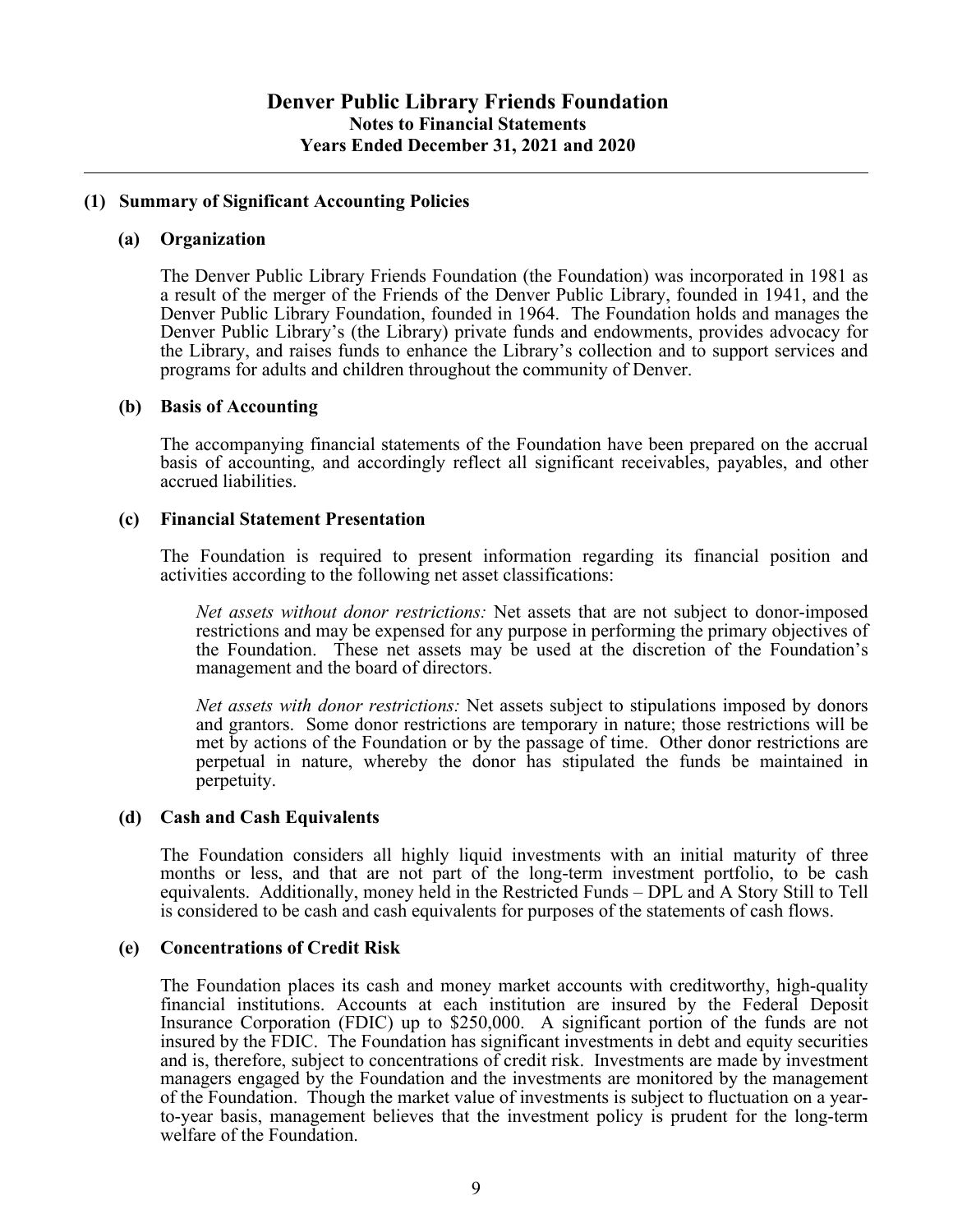# **(1) Summary of Significant Accounting Policies, Continued**

# **(f) Investments**

The Foundation reports investments at fair value. Fair value is determined as more fully described under the fair value measurements footnote (note 1g). In general, investments in marketable equity and fixed income securities with readily determinable market values are reported at fair value based upon quoted prices in active markets. For investments in alternative investments, the market value is based on information reported by investment managers.

Investment return consists of any interest, dividends, and capital gains and losses generated from investments. Gains and losses attributable to investments are realized and reported upon a sale or disposition of the investment. Unrealized gains and losses are included in the change in net assets in the statements of activities.

# **(g) Fair Value Measurements**

Fair value is defined as the price that would be received to sell an asset or paid to transfer a liability in an orderly transaction between market participants at the measurement date. Generally accepted accounting principles in the U.S. establishes a fair value hierarchy that prioritizes investments based on the assumptions market participants would use when pricing an asset. The fair value hierarchy gives the highest priority to quoted prices in active markets (observable inputs) and the lowest priority to an entity's assumptions (unobservable inputs).

Assets are grouped at fair value in three levels based on the markets in which the assets and liabilities are traded and the reliability of the assumptions used to determine fair value. These levels are:

- Level 1 Unadjusted quoted market prices for identical assets or liabilities in active markets as of the measurement date.
- Level 2 Inputs other than quoted market prices that are observable for the asset/liability, either directly or indirectly.
- Level 3 Unobservable inputs that cannot be corroborated by observable market data.

In certain cases, the inputs used to measure fair value may fall into different levels of the fair value hierarchy. In such cases, an investment's level within the fair value hierarchy is based on the lowest level of input that is significant to the fair value measurement. These classifications (Level 1, 2 and 3) are intended to reflect the observability of inputs used in the valuation of investments and are not necessarily an indication of risk or liquidity.

At December 31, 2021 and 2020, all of the Foundation's investments were Level 1 investments.

# **(h) Equipment**

Equipment, which consists primarily of computers and related equipment, is recorded at cost, or, if donated, at the estimated fair value of the asset at the date of donation. Equipment is depreciated using the straight-line method over an estimated useful life of three years.

The Foundation is housed at the Denver Public Library and has the use of office equipment belonging to the Library without charge in exchange for certain in-kind services performed by the Foundation for the Library. See note 1(j) also.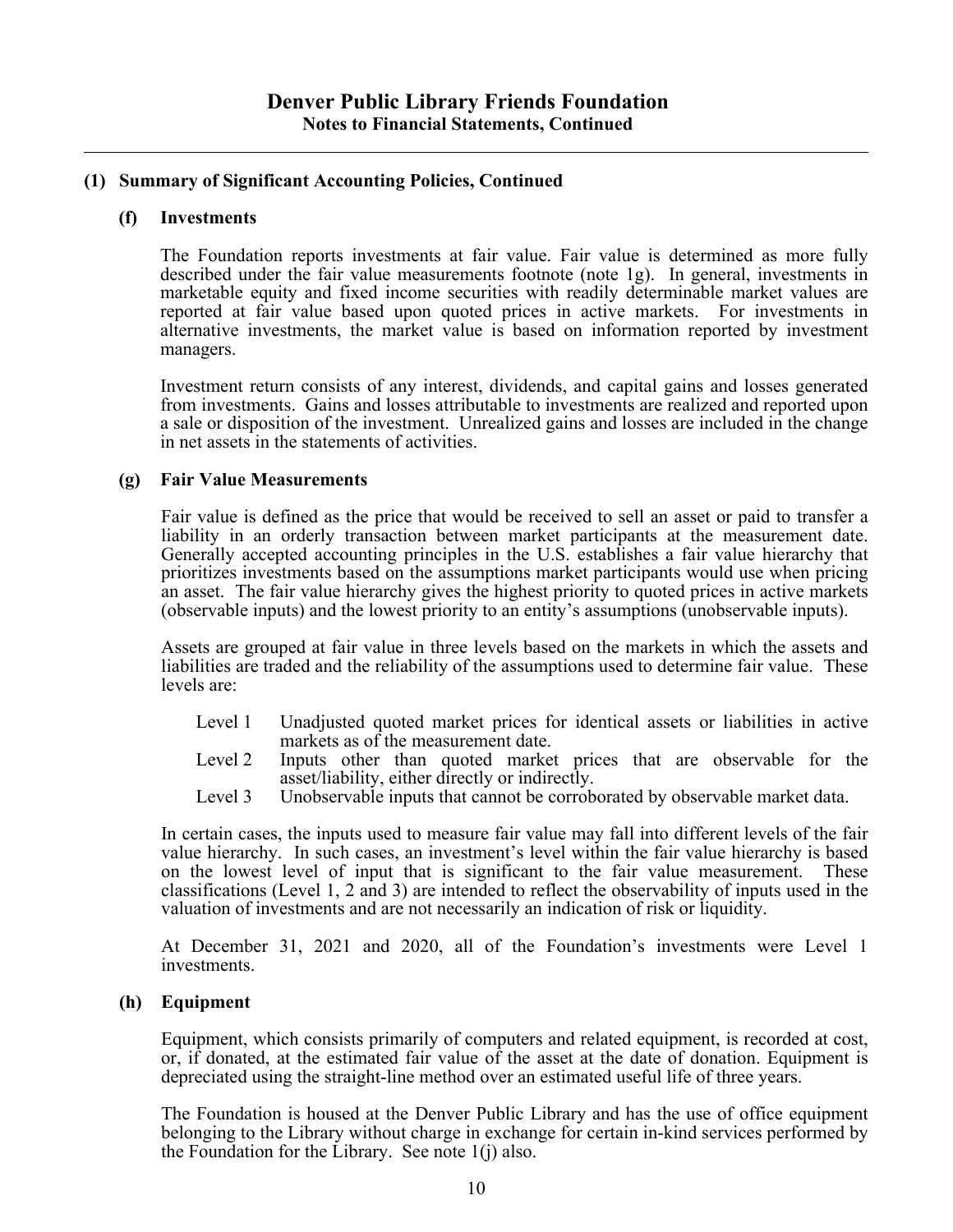# **(1) Summary of Significant Accounting Policies, Continued**

# **(i) Revenue Recognition**

### Contributions, bequests, and grants

The Foundation accounts for contributions as net assets without donor restrictions or net assets with donor restrictions, depending on the existence or nature of any donor-imposed restrictions. When a restriction expires (that is, when a stipulated time restriction ends or purpose restriction is accomplished), net assets with donor restrictions are reclassified to net assets without donor restrictions and reported in the statements of activities as net assets released from restrictions.

The Foundation receives private gifts, grants, and bequests on behalf of the Library. These gifts are recorded as restricted contributions to the Foundation's Restricted FundDPL at the time they are promised or received. When these funds are transferred to the Library, an expense is recorded and the restriction is released.

Unconditional contributions receivable are recognized as revenue in the period the pledge is received. Conditional promises are recognized as receivables and revenue when the conditions on which they depend are substantially met. Contributions receivable are recorded at net realizable value if expected to be collected in one year and at fair value if expected to be collected in more than one year.

#### Membership dues

Memberships are considered to be contributions to the Foundation rather than exchange transactions. Accordingly, membership payments are recorded as contributions without donor restrictions when received.

#### Fundraising events

Fundraising events revenue consists of ticket sales and sponsorships for the Booklovers Ball and the sale of used books at the bi-annual used book sales. Ticket sales and sponsorships may be received in advance of the event taking place and are recorded as deferred revenue. Used book sales amounts are recorded as revenue the day the sale takes place.

Accounts receivable represent amounts due resulting from the performance of services provided to other organizations and individuals. The allowance for doubtful accounts is based on past experience and on analysis of the collectability of current accounts receivable. Accounts deemed uncollectible are charged to the allowance in the year that they are deemed uncollectible. Accounts receivable are considered to be past due based on contractual terms. There is no allowance for doubtful accounts at December 31, 2021 and 2020, as all receivables are deemed fully collectible.

#### **(j) Donated Services and Use of Facilities**

The Library provides office space and other certain administrative services to the Foundation at no charge. The services are recorded as contributions and corresponding expenses at the Library's estimated cost which totaled \$73,864 and \$53,680 for 2021 and 2020, respectively. The expense has been recorded as general and administrative costs of \$6,182 and \$7,169, fund raising costs of \$17,457 and \$22,899, and programs costs of \$50,225 and \$23,612, in 2021 and 2020, respectively.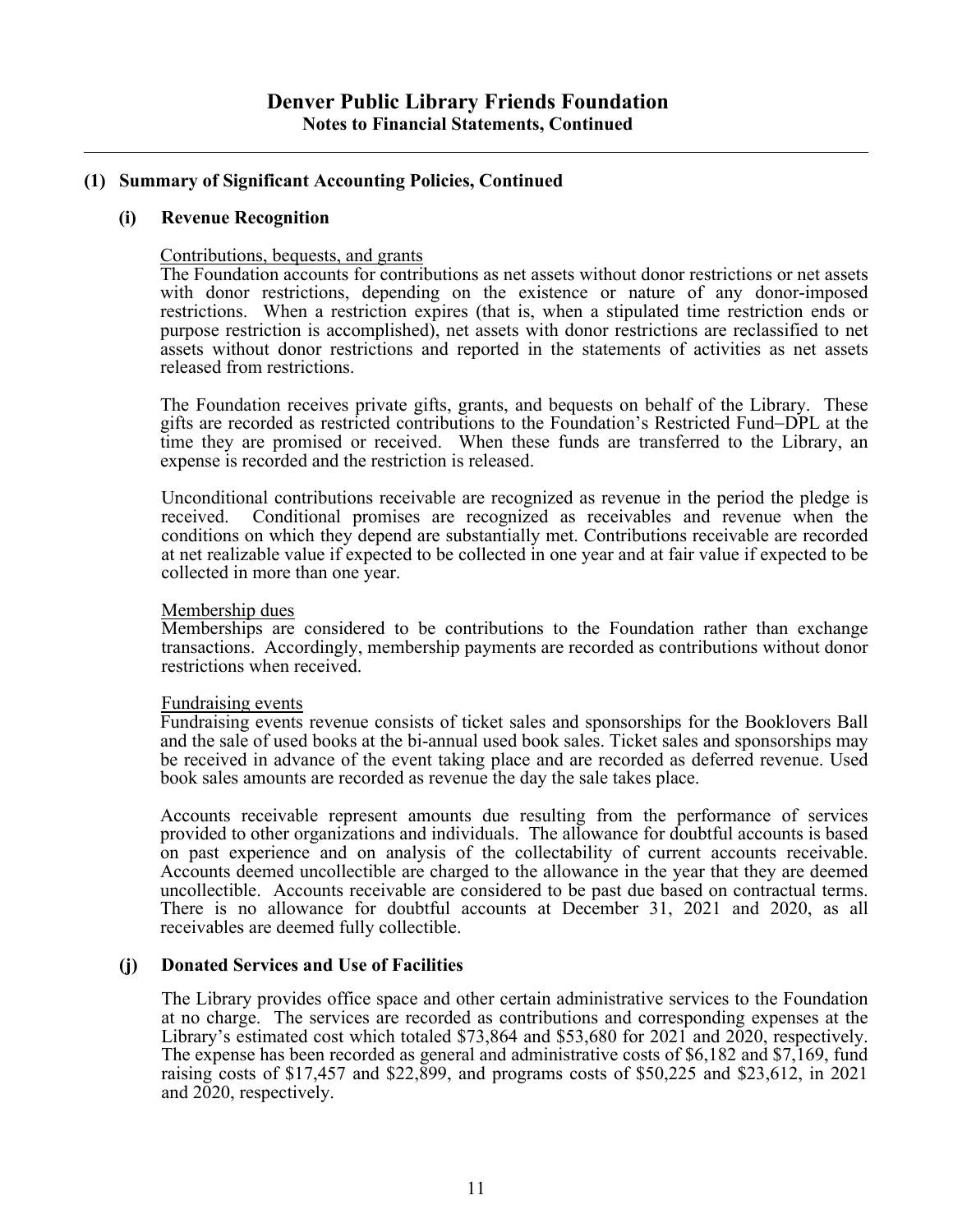# **(1) Summary of Significant Accounting Policies, Continued**

#### **(j) Donated Services and Use of Facilities, Continued**

In addition, many individuals volunteer their time and perform a variety of tasks that assist the Foundation with specific programs and fundraising events; these were not recognized as contributions in the financial statements because the recognition criteria under generally accepted accounting principles were not met.

#### **(k) Functional Allocation of Expenses**

The costs of providing the various programs and other activities have been summarized on a functional basis in the accompanying statements of functional expenses. The Foundation incurs expenses that directly relate to, and can be assigned to, a specific program or supporting activity. The Foundation also conducts a number of activities which benefit both its program objectives as well as supporting services (i.e. fund raising and general and administrative activities). These costs, which are not specifically attributable to a specific program or supporting activity , are allocated by management on a consistent basis among program and supporting services benefited, based on either financial or nonfinancial data, such as square footage or estimates of time and effort incurred by personnel.

# **(l) Estimates**

The preparation of financial statements in conformity with generally accepted accounting principles requires management to make estimates and assumptions that affect the reported amounts of assets and liabilities and disclosure of contingent assets and liabilities at the date of the financial statements and the reported amounts of revenues and expenses during the reporting period. Actual results could differ from those estimates.

#### **(m) Income Tax Status**

The Foundation is exempt from federal income tax under Section  $501(c)(3)$  of the Internal Revenue Code and qualifies for the charitable contribution deduction. However, income from activities not directly related to the Foundation's tax-exempt purpose is subject to taxation as unrelated business income. For 2021 and 2020, the Foundation did not have any unrelated trade or business income.

The Foundation follows the *Accounting for Uncertainty in Income Taxes* accounting standard which requires the Foundation to determine whether a tax position (and the related tax benefit) is more likely than not to be sustained upon examination by the applicable taxing authority, based solely on the technical merits of the position. After evaluating the tax positions taken, none are considered to be uncertain; therefore, no amounts have been recognized as of December 31, 2021 or 2020. The Foundation's federal *Return of Organization Exempt from Income Tax* (Form 990) for the previous three years, 2018 through 2020, are subject to examination by the IRS, generally for three years after they were filed.

#### **(n) Subsequent Events**

The Foundation has evaluated subsequent events through April 20, 2022, the date the financial statements were available to be issued.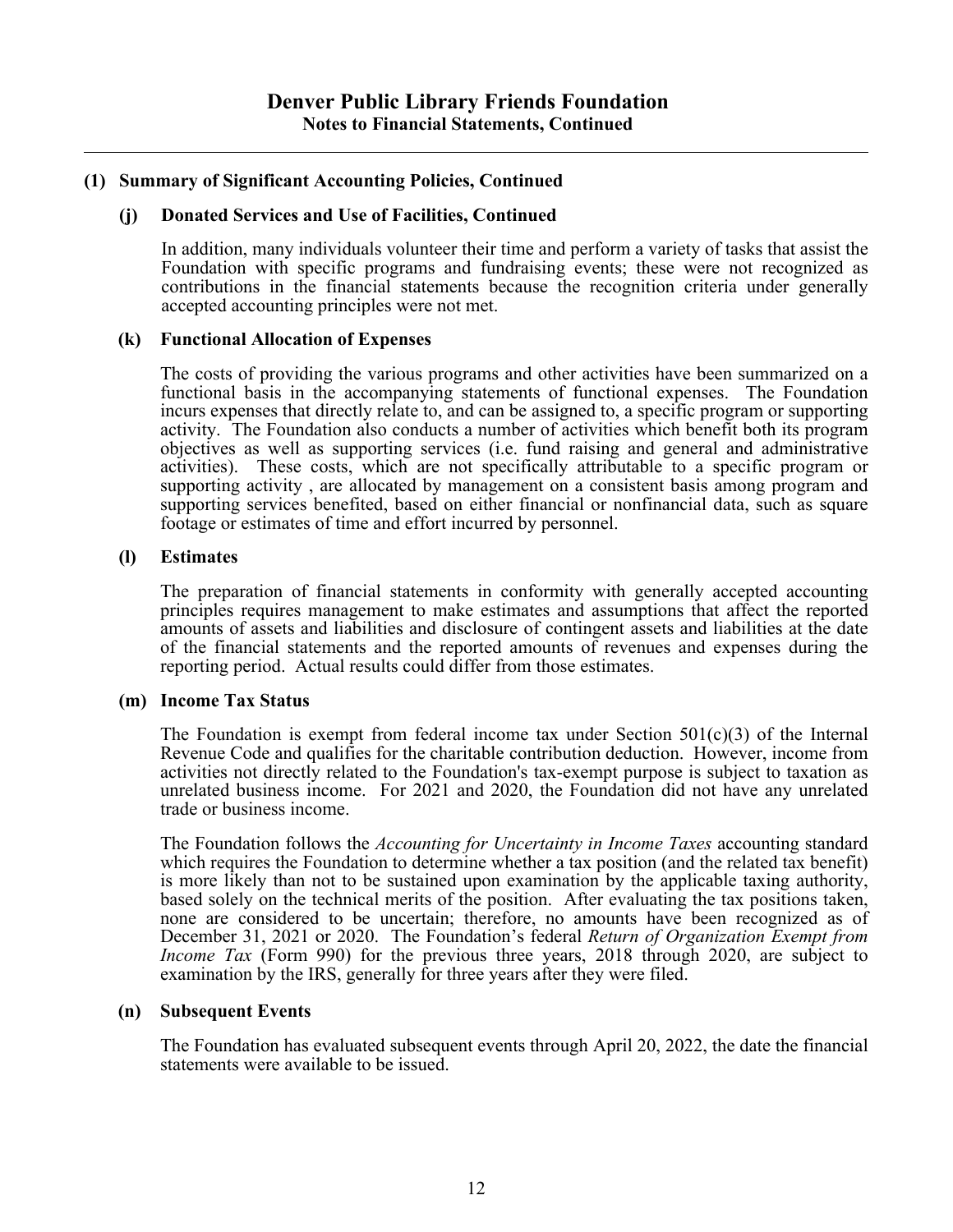# **Denver Public Library Friends Foundation Notes to Financial Statements, Continued**

# **(2) Liquidity and Availability of Financial Assets**

The following reflects the Foundation's financial assets as of December 31, 2021 and 2020, reduced by amounts not available for general expenditure within one year. Financial assets are considered unavailable when illiquid, not convertible to cash within one year, or when restricted by donors for purposes more limited than general expenditures. Amounts not available include amounts set aside for long-term investing in the quasi-endowment that could be drawn upon if the governing board approves that action. However, amounts already appropriated from either the donor-restricted endowment or quasi-endowment for general expenditure within one year of the balance sheet date have not been subtracted as unavailable.

| Financial assets at year-end       |             |            |
|------------------------------------|-------------|------------|
| Cash and cash equivalents          | \$1,422,582 | 2,606,832  |
| Investments                        | 10,008,587  | 9,317,189  |
| Accounts receivable, net           | 638,902     | 19,164     |
| Contributions receivable           | 1,878,936   | 2,656,798  |
| Total financial assets at year-end | 13.949.007  | 14,599,983 |

Less amounts unavailable for general expenditures within one year due to

| Restricted by donors with time or purpose restrictions<br>other than general expenditures or to be spent in         |             |                                                            |
|---------------------------------------------------------------------------------------------------------------------|-------------|------------------------------------------------------------|
| more than one year from the balance sheet date                                                                      |             |                                                            |
| Contributions received due in more than one year                                                                    |             | $(1,229,436)$ $(1,940,404)$<br>$(1,229,436)$ $(1,971,563)$ |
| Perpetual endowments and accumulated earnings<br>subject to appropriation beyond one year:                          |             |                                                            |
| <b>Endowment net assets</b>                                                                                         |             | $(8,798,794)$ $(8,196,218)$                                |
| Total amounts unavailable for general<br>expenditures within one year<br>Amounts unavailable without Board approval |             | $(10,574,557)$ $(12,108,185)$                              |
| Board designated endowments                                                                                         | (1,039,389) | (974,208)                                                  |
| Financial assets available for general<br>expenditures within one year                                              | \$2,335,061 | 1,517,590                                                  |

In addition to investment return and membership, book sales, and special event revenue, the Foundation is substantially supported by contributions. Because a donor's restriction requires resources to be used in a particular manner or in a future period, the Foundation must maintain sufficient resources to meet those responsibilities to its donors. Thus, financial assets may not be available for general expenditure within one year. As part of the Foundation's liquidity management, it has a policy to structure its financial assets to be available as its general expenditures, liabilities, and other obligations come due. In addition, the Foundation invests cash in excess of daily requirements in short-term investments. Occasionally, the board designates a portion of any operating surplus to its liquidity reserve, which was \$1,039,389 and \$974,208 as of December 31, 2021 and 2020, respectively. In the event of financial distress or an immediate liquidity need resulting from events outside the typical life cycle of converting financial assets to cash or settling financial liabilities, the Foundation could draw upon its board designated endowment funds.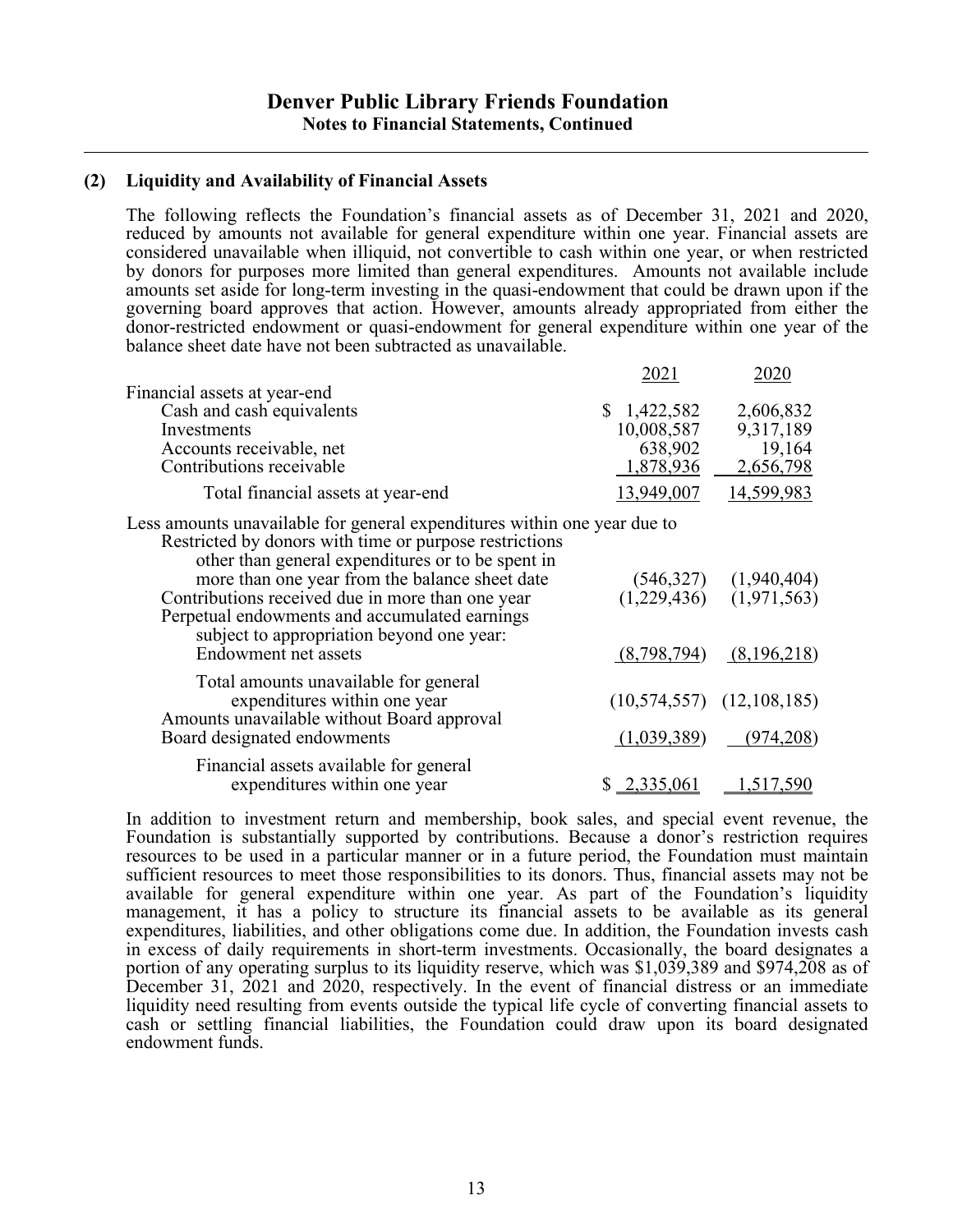# **(3) Cash and Cash Equivalents and Restricted Cash**

The following table provides a reconciliation of cash, cash equivalents, and restricted cash reported within the statements of financial position that sum to the total of the same such amounts shown in the statements of cash flows.

|                                                      | 2021        | 2020      |
|------------------------------------------------------|-------------|-----------|
| Cash and cash equivalents                            | 833,849     | 667,306   |
| Restricted cash                                      |             |           |
| Restricted Funds - DPL                               | 490,428     | 401,969   |
| A Story Still to Tell Capital Campaign               | 98,305      | 1,537,557 |
| Total cash and cash equivalents, and restricted cash |             |           |
| shown in the statements of cash flows                | \$1,422,582 | 2,606,832 |

### **(4) Investments**

Investments are stated at fair value and consist of the following at December 31:

|                                                  | 2021         | 2020      |
|--------------------------------------------------|--------------|-----------|
| Cash and cash equivalents                        | \$3,362,084  | 238,665   |
| Mutual funds invested in fixed income securities | 351,500      | 3,948,023 |
| Equity securities and mutual funds               |              |           |
| invested in equity securities                    | 6,295,003    | 5,130,501 |
| Total investments                                | \$10,008,587 | 9,317,189 |

Investments held are recorded in the following net asset classes at December 31:

|                                                                                                                                                        | 2021                                             | 2020                                         |
|--------------------------------------------------------------------------------------------------------------------------------------------------------|--------------------------------------------------|----------------------------------------------|
| Net assets with donor restrictions<br>Unexpended earnings on endowments<br>Other net assets with donor restrictions<br>Board designated endowment fund | \$4,790,093<br>3,733,387<br>275,314<br>1,039,389 | 4,782,608<br>3,161,314<br>256,703<br>974,208 |
| Endowment investments (note 8)<br>Net assets without donor restrictions                                                                                | 9,838,183<br>170,404<br>\$10,008,587             | 9,174,833<br>142,356<br>9,317,189            |
| The changes in investments are as follows:                                                                                                             | 2021                                             | 2020                                         |
| Balances at beginning of year                                                                                                                          | \$9,317,189                                      | 8,687,724                                    |
| Reinvested interest and dividend income<br>Net realized and unrealized gains<br>Less investment expenses                                               | 174,579<br>878,538<br>(69,204)                   | 177,009<br>759,225<br>(62, 135)              |
| Investment return                                                                                                                                      | 983,913                                          | 874,099                                      |
| <b>Additional investments</b><br>Distributions to DPL                                                                                                  | 7,485<br>(300, 000)                              | 5,366<br>(250,000)                           |
| Balances at end of year                                                                                                                                | 10,008,587                                       | <u>9,317,189</u>                             |

In addition, the Foundation earned interest of \$1,729 in 2021 and \$4,224 in 2020 on its interest bearing cash accounts.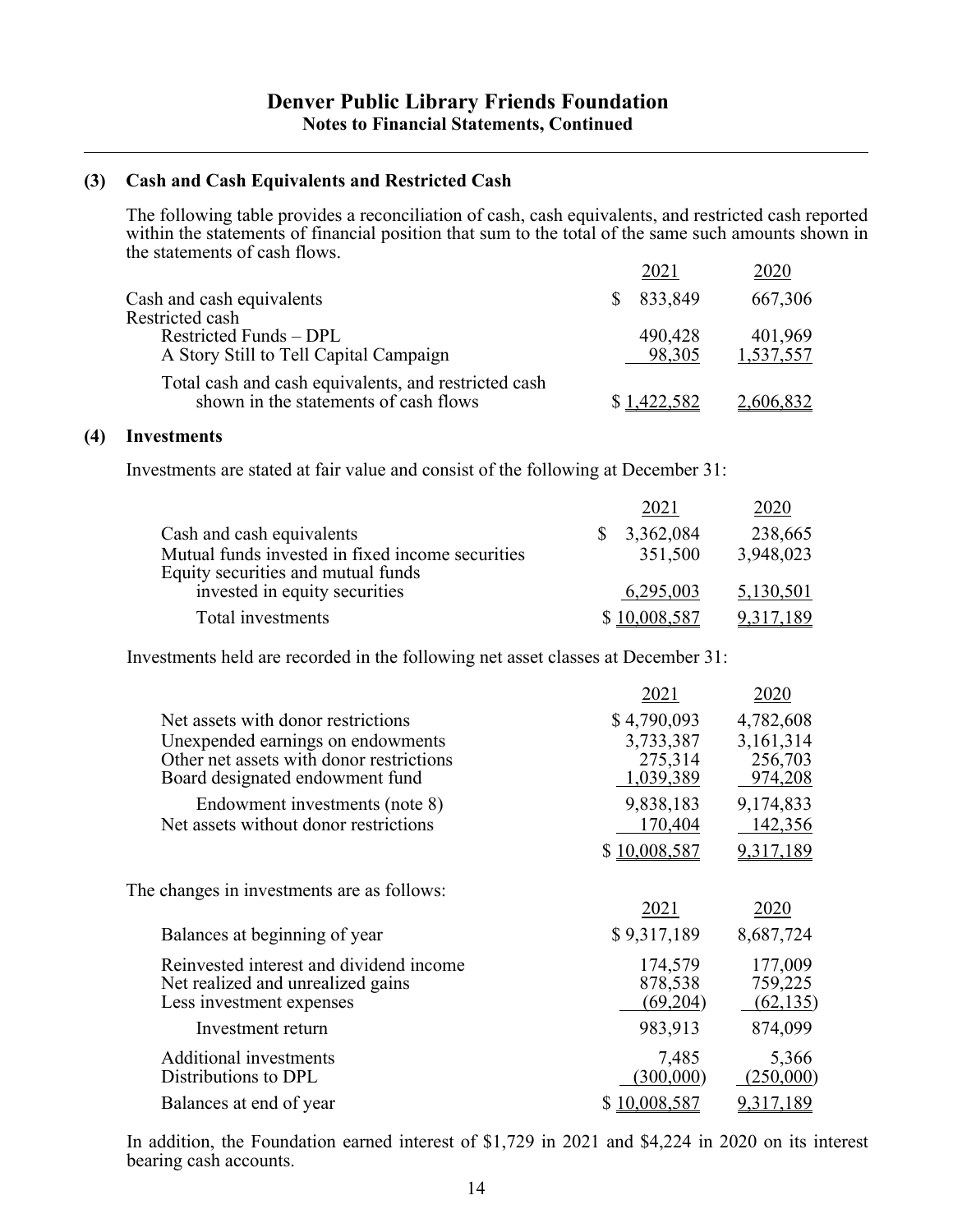# **(4) Investments, Continued**

All of the Foundation's investments totaling \$10,008,587 and \$9,317,189 at December 31, 2021 and 2020, respectively, are considered to be Level 1 financial instruments. For Level 1 financial instruments, quoted prices are available in active markets for identical instruments as of the reporting date. Instruments which are generally included in this category include listed equity and debt securities publicly traded on an exchange, listed derivatives, cash and cash equivalents.

# **(5) A Story Still to Tell Contributions Receivable**

Contributions receivable consist of the following at December 31:

|                    | 2021      | 2020      |
|--------------------|-----------|-----------|
| Amounts due in:    |           |           |
| Less than one year | 649,500   | 685,235   |
| One to five years  | 1,268,900 | 1,995,000 |
| Less discount      | (39, 464) |           |
|                    |           |           |

Management believes these to be fully collectible, and as such, no allowance for uncollectible receivables has been recorded. These amounts relate to A Story Still to Tell capital campaign in 2021 and 2020.

#### **(6) Paycheck Protection Program Loan**

In April 2020, the Foundation received a \$101,214 loan under the U.S. Small Business Administration's (SBA) Paycheck Protection Program (PPP). The Foundation recognized contribution revenue of \$101,214 during the year as a result of incurring eligible expenses during 2020. The Foundation met the requirements and received forgiveness of the loan on May 5, 2021.

# **(7) Note Payable**

On October 22, 2021, the Foundation entered into a loan agreement with a bank for \$1,700,000 for a bridge loan to cover the gap that exists from colleting A Story Still To Tell campaign pledge payments over five years and paying contractors during the construction period of renovating the Library. Quarterly payments of interest at the daily Bloomberg Short-term Bank Yield (BSBY) rate plus 2% began December 1, 2021. The loan matures on December 1, 2024, at which time the principal and any accrued interest are due. At December 31, 2021 the balance of the loan was \$660,000.

#### **(8) Net Asset with Donor Restrictions**

Net assets with donor restrictions at December 31 consisted of the following:

|                                                    | 2021         | 2020       |
|----------------------------------------------------|--------------|------------|
| Contributions restricted for specific purposes     | 546,327      | 1,940,404  |
| Contributions receivable (note 5)                  | 1,878,936    | 2,656,798  |
| Unappropriated endowment earnings and other temp-  |              |            |
| orarily restricted funds held in endowment         | 4,008,701    | 3,413,610  |
| Endowment subject to appropriation and expenditure | 4,790,093    | 4,782,608  |
| Total net assets with donor restrictions           | \$11,224,057 | 12,793,420 |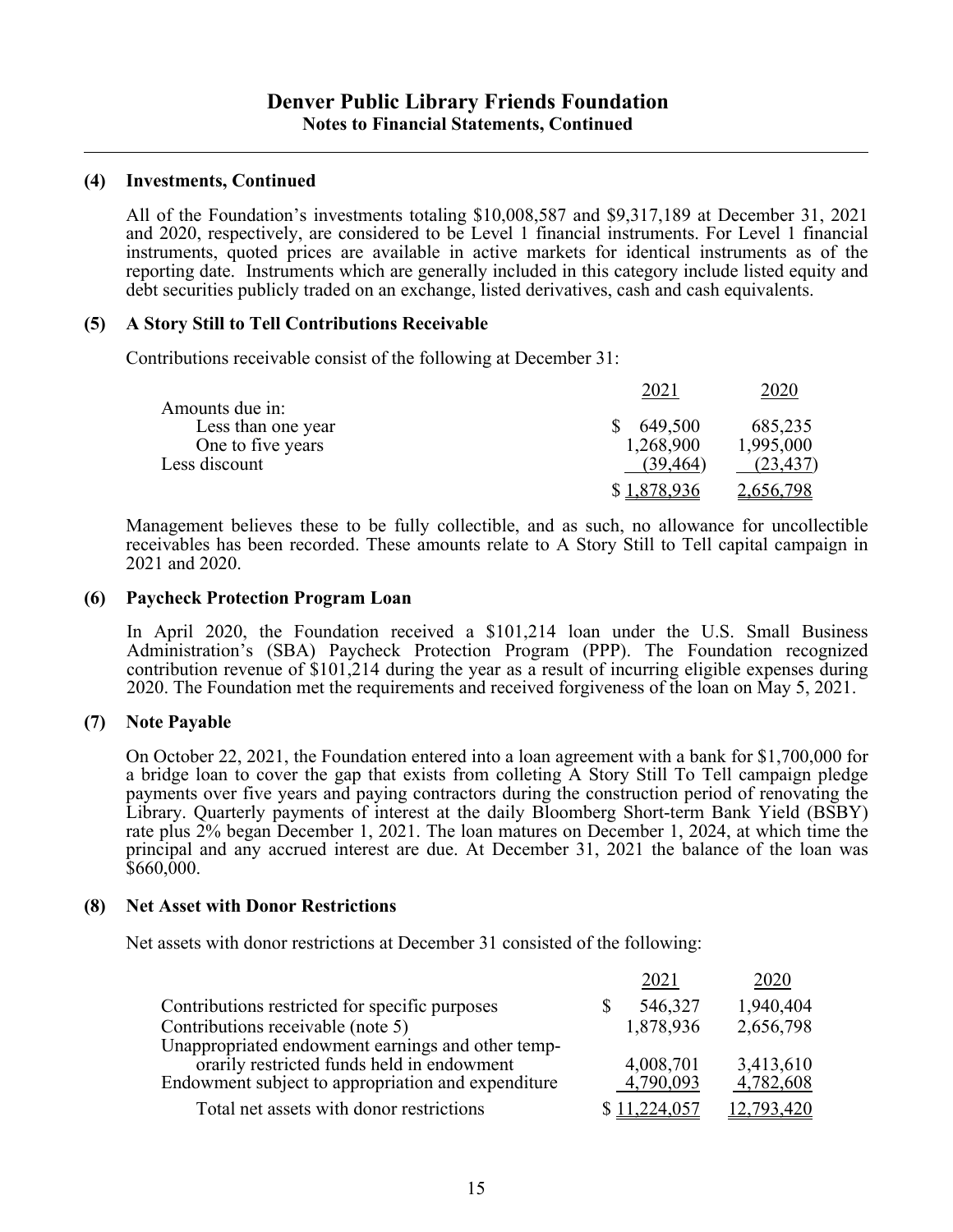# **(8) Net Asset with Donor Restrictions, Continued**

During 2021 and 2020, net assets with donor restrictions of \$4,917,315 and \$1,326,644 were released from restrictions by incurring expenses satisfying purpose restrictions or the passage of time.

#### **(9) Endowments**

The Foundation's endowments consist of both donor-restricted and board designated endowment funds. Net assets associated with these endowment funds are classified and reported based on the existence or absence of donor-imposed restrictions.

The Foundation's net assets with donor restriction consist of several individual endowment funds established with donor restrictions that the principal remain intact, and the earnings be used for a variety of purposes. At December 31, these are comprised of the following:

|                                              | 2021        | 2020      |
|----------------------------------------------|-------------|-----------|
| <b>Endowments supporting Western History</b> | \$3,648,961 | 3,648,961 |
| Library Capital Campaign Endowment           | 426,568     | 426,568   |
| Other donor endowments                       | 714,564     | 707,079   |
|                                              | \$4,790,093 | 4,782,608 |

The State of Colorado adopted the Uniform Prudent Management of Institutional Funds Act (UPMIFA) and the Foundation has interpreted UPMIFA as requiring the preservation of the fair value of the original gift as of the gift date of the donor-restricted endowment funds absent explicit donor stipulations to the contrary. As a result of this interpretation, the Foundation retains in perpetuity the original value of the gifts donated for the endowment. The unspent accumulated earnings of the donor-restricted endowment fund are classified as net assets with donor restrictions until those amounts are appropriated for expenditure by the board in a manner consistent with the standard of prudence prescribed by UPMIFA.

In accordance with UPMIFA, the Foundation considers the following factors in making a determination to appropriate or accumulate donor-restricted endowment funds:

- (1) The duration and preservation of the fund.
- (2) The purpose of the endowment fund and the donor-restricted endowment fund.
- (3) General economic conditions.
- (4) The possible effect of inflation and deflation.
- (5) The expected total return from income and the appreciation of investments.
- (6) Other endowment fund resources.
- (7) The investment policies of the endowment fund.

The Foundation's endowment net assets consist of the following at December 31, 2021:

|                                  | Without donor With donor<br>restrictions | restrictions | Total     |
|----------------------------------|------------------------------------------|--------------|-----------|
| Donor-restricted endowment funds |                                          | 8,798,794    | 8.798.794 |
| Board designated endowment funds | 1,039,389                                |              | 1,039,389 |
| Total endowment net assets       | \$1,039,389                              | 8.798.794    | 9.838.183 |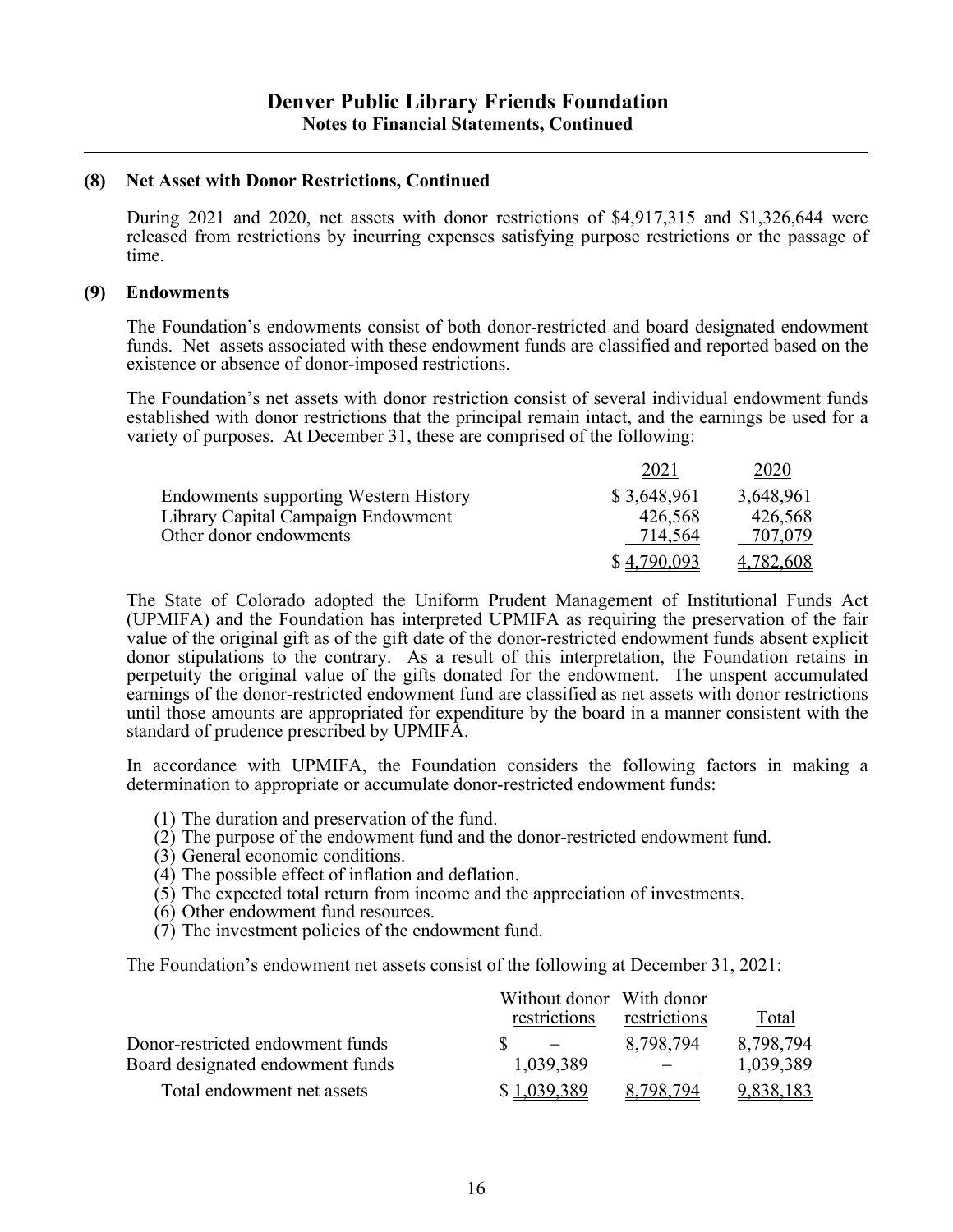# **(9) Endowments, Continued**

The Foundation's endowment net assets consist of the following as of December 31, 2020:

|                                  | Without donor With donor<br>restrictions | restrictions | Total     |
|----------------------------------|------------------------------------------|--------------|-----------|
| Donor-restricted endowment funds |                                          | 8.196.218    | 8,196,218 |
| Board designated endowment funds | 974,208                                  |              | 974,208   |
| Total endowment net assets       | \$974.208                                | 8.196.218    | 9,170,426 |

Following are the changes in the endowment net assets for the years ended December 31, 2020 and 2021:

|                                                   | Without donor<br>restrictions | With donor<br>restrictions | Total     |
|---------------------------------------------------|-------------------------------|----------------------------|-----------|
| Endowment net assets at January 1, 2020           | 980,196<br>S                  | 7,491,990                  | 8,472,186 |
| Gifts/transfers<br>Investment return              | (55,746)                      | 61,112                     | 5,366     |
| Investment income, net of expense                 | 8,879                         | 105,995                    | 114,874   |
| Net appreciation (realized and unrealized)        | 68,285                        | 759,715                    | 828,000   |
| Total investment return                           | 77,164                        | 865,710                    | 942,874   |
| Appropriation of endowment assets for expenditure | (27, 406)                     | (222, 594)                 | (250,000) |
| Endowment net assets at December 31, 2020         | 974,208                       | 8,196,218                  | 9,170,426 |
| Gifts<br>Investment return                        |                               | 7,485                      | 7,485     |
| Investment income, net of expense                 | 10,403                        | 94,972                     | 105,375   |
| Net appreciation (realized and unrealized)        | 84,394                        | 770,503                    | 854,897   |
|                                                   |                               |                            |           |
| Total investment return                           | 94,797                        | 865,475                    | 960,272   |
| Appropriation of endowment assets for expenditure | (29,616)                      | (270, 384)                 | (300,000) |
| Endowment net assets at December 31, 2021         | \$1,039,389                   | 8,798,794                  | 9,838,183 |

#### Underwater Endowments

From time to time, the fair value of assets associated with individual donor-restricted endowment funds may fall below the level that the donor or UPMIFA requires the Foundation to retain as a fund of perpetual duration. There were no deficiencies of this nature as of December 31, 2021.

#### Return Objectives and Risk Parameters

Endowment assets include those assets of donor-restricted funds that the Foundation must hold in perpetuity as well as board-designated funds. The Foundation has adopted investment and spending policies for endowment assets that attempt to provide a reasonable, predictable, stable and sustainable level of distribution to the Library that supports current needs and provides for growth in assets and income over time. Under this policy, as approved by the Board of Trustees, the endowment assets are invested in a manner that is intended to produce a long-term rate of return that preserves the purchasing power of the endowment as well as providing a consistent distribution to the Library. The rate of return has been based upon the assumption that future real returns will approximate the long-term rates of return experienced for each asset class in the investment portfolio. Actual returns in any given year may vary from this amount.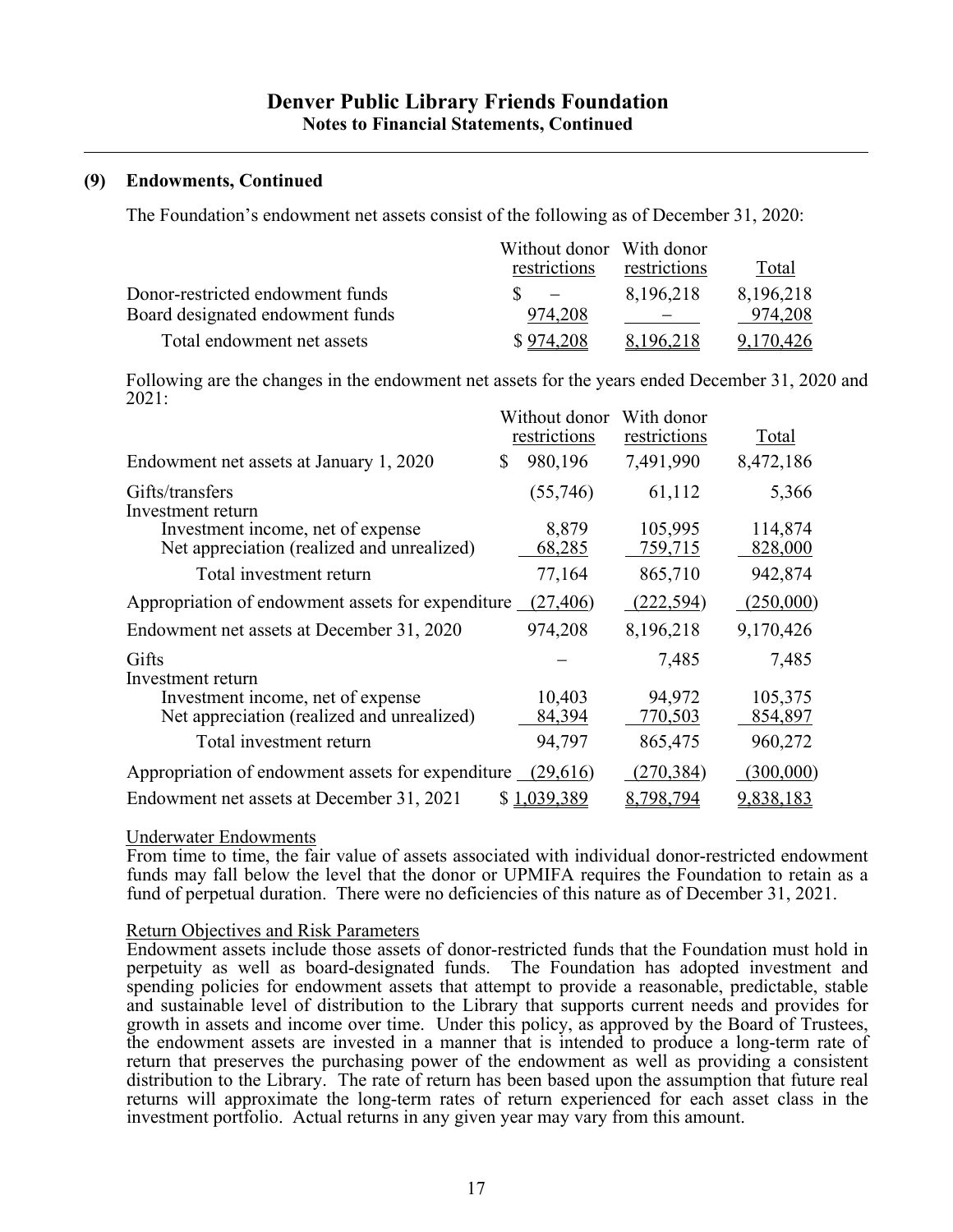# **(9) Endowments, Continued**

#### Strategies Employed for Achieving Objectives

To satisfy its long-term rate-of-return objectives, the Foundation relies on a total return strategy in which investment returns are achieved through both capital appreciation (realized and unrealized) and current yield (interest and dividends). The Foundation targets a diversified asset allocation to achieve its long-term return objectives.

#### Distribution Policy and How the Investment Objectives Relate to Distribution Policy

The Foundation has a policy of appropriating for distribution each year a percentage, up to 6.5% of the three-year December 31 rolling average of the unitized market value of the investments. This policy applies to funds without and with donor restrictions unless those funds have their own distribution requirements. The Foundation's objective is to maintain the purchasing power of the endowment assets held in perpetuity as well as to provide additional real growth through new gifts and investment return. In determining the annual grant to the Library, the Board may make an exception to the distribution policy.

#### **(10) Transactions with Denver Public Library**

#### **Distributions**

Distributions from the Foundation to the Library during 2021 and 2020 were funded from the following sources:

|                                     | 2021        | 2020      |
|-------------------------------------|-------------|-----------|
| Restricted Funds-DPL                | \$1,046,931 | 714,710   |
| Endowment fund earnings             | 300,000     | 250,000   |
| Other unrestricted sources          | 318,690     | 334,325   |
| Total distributions                 | 1,665,621   | 1,299,035 |
| Bookshop                            | 155,095     | 15,878    |
| A Story Still to Tell distributions | 3,600,000   | 375,000   |
| Other Library program assistance    | 35,945      | 18,153    |
|                                     | \$5,456,661 | 1,708,066 |

#### Agreement

During 2019, the Foundation and the Library finalized an agreement, which formalized certain responsibilities and expectations of the relationship and dealings with each other. The agreement terminates December 31, 2029 but can be terminated earlier by either party with six months' notice.

In July 2016 the Council of the City and County of Denver approved an ordinance allowing the Library to donate used books throughout the year to the Foundation for the purpose of selling used books to the public. Therefore, the Foundation no longer reimburses the Library for net used book sales attributable to decommissioned library books and no funds are being held on behalf of the Library at December 31, 2021 and 2020.

#### **(11) Employee Retirement Plan**

The Foundation has a 403(b) defined contribution plan under which it will match 50% of the pretax contributions of eligible employees up to six percent of salary. Matching funds are fully vested after two years. Eligible employees have completed six months of service and attained the age of 21 years. For 2021 and 2020, the Foundation's matching contribution totaled \$15,320 and \$13,608, respectively.